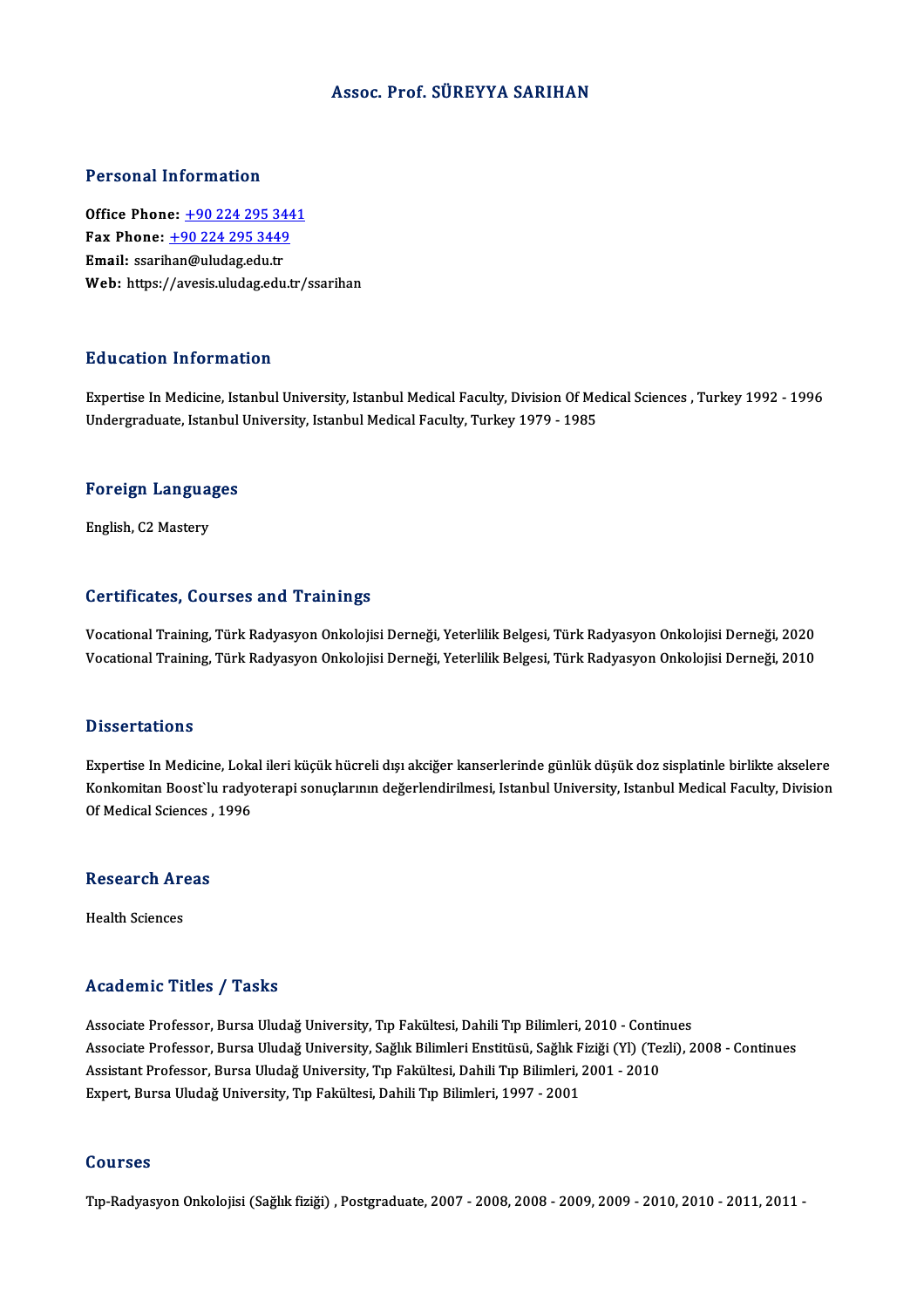2012, 2012 - 2013, 2013 - 2014, 2014 - 2015, 2015 - 2016, 2016 - 2017, 2017 - 2018, 2018 - 2019, 2019 - 2020<br>TIP2127 KANSERRIJ IM SECMELJ DERSL Undergraduate 2016 - 2017, 2017, 2019 2012, 2012 - 2013, 2013 - 2014, 2014 - 2015, 2015 - 2016, 2016 - 2017, 2017 - 201<br>TIP3137 KANSERBİLİM SEÇMELİ DERSİ, Undergraduate, 2016 - 2017, 2017 - 2018<br>TCT7204 SUMYO TIPRİ GÖRÜNTÜLEME TEKNİKLERİ PROCRAML ASSASIST DATA 2012, 2012 - 2013, 2013 - 2014, 2014 - 2015, 2015 - 2016, 2016 - 2017, 2017 - 2018, 2018 - 2019, 2019 - 202<br>TIP3137 KANSERBİLİM SEÇMELİ DERSİ, Undergraduate, 2016 - 2017, 2017 - 2018<br>TGTZ204 SHMYO TIBBİ GÖRÜNTÜLEME TEKNİKL TIP3137 KANSERBİLİM SEÇMELİ DERSİ, Undergraduate, 2016 - 2017, 2017 - 2018<br>TGTZ204 SHMYO TIBBİ GÖRÜNTÜLEME TEKNİKLERİ PROGRAMI, Associate Degree, 2016 - 2017, 2017 - 2018<br>TIP5058 Radyasyon Onkolojisi 5. sınıf seçmeli stajı

#### Advising Theses

Advising Theses<br>Sarıhan S., The Analysis of Clinical and Dosimetric Factors Associated With Side Effects and Survival in Patients With<br>Nan small Call Lung Cancer Treated by Definitive Three dimensional Conformal Badiethera Your Yourget Incodes<br>Sarıhan S., The Analysis of Clinical and Dosimetric Factors Associated With Side Effects and Survival in Patients<br>Non-small Cell Lung Cancer Treated by Definitive Three-dimensional Conformal Radiothera Sarıhan S., The Analysis of Clinical and Dosimetric Factors Association-small Cell Lung Cancer Treated by Definitive Three-dimension<br>Chemotherapy, Expertise In Medicine, D.OKUMUŞ(Student), 2013<br>Sarıhan S. Bespiratoruy sump Non-small Cell Lung Cancer Treated by Definitive Three-dimensional Conformal Radiotherapy  $\pm$  Concomi<br>Chemotherapy, Expertise In Medicine, D.OKUMUŞ(Student), 2013<br>Sarıhan S., Respiratopry symptoms and quality of life in n Chemotherapy, Expertise<br>Sarıhan S., Respiratopry s<br>G.AYŞEN(Student), 2006

# Articles Published in Journals That Entered SCI, SSCI and AHCI Indexes

- rticles Published in Journals That Entered SCI, SSCI and AHCI Indexes<br>I. Stereotactic Radiotherapy for Brain Metastases in Patients With Lung Cancer: Cyberknife Experience<br>SARIHAN S. Tung S. Jrom 7, KAHRAMAN A SARIHANS A HUSSENGE III JOHN MAS A HEL EXAMPLE SERVICE SERVICE ONCOLOGY VOLTA<br>SARIHAN S., Tunc S., Irem Z., KAHRAMAN A.<br>JOUPMAL OF THOPACIC ONCOLOGY VOLTA Stereotactic Radiotherapy for Brain Metastases in Patients With Lung C<br>SARIHAN S., Tunc S., Irem Z., KAHRAMAN A.<br>JOURNAL OF THORACIC ONCOLOGY, vol.16, no.10, 2021 (Journal Indexed in SCI)<br>Relationship between BET/CT respon SARIHAN S., Tunc S., Irem Z., KAHRAMAN A.<br>JOURNAL OF THORACIC ONCOLOGY, vol.16, no.10, 2021 (Journal Indexed in SCI)<br>II. Relationship between PET/CT response and survival in patients with non–small-cell lung cancer
- JOURNAL OF THORACIC ONCOLOGY, vol.16, no.10<br>Relationship between PET/CT response and<br>treated with definitive chemoradiotherapy<br>SARIHAN S. RILCIN C. R. SIČIRLI D treated with definitive chemoradiotherapy<br>SARIHAN S., BİLGİN G. B. , SIĞIRLI D. treated with definitive chemoradiotherapy<br>SARIHAN S., BİLGİN G. B. , SIĞIRLI D.<br>Uhod-Uluslararasi Hematoloji-Onkoloji Dergisi, vol.31, no.1, pp.8-18, 2021 (Journal Indexed in SCI)<br>The relationship between desimetris fester SARIHAN S., BİLGİN G. B. , SIĞIRLI D.<br>Uhod-Uluslararasi Hematoloji-Onkoloji Dergisi, vol.31, no.1, pp.8-18, 2021 (Journal Indexed in SCI)<br>III. The relationship between dosimetric factors, side effects, and survival in pati
- Uhod-Uluslararasi Hematoloji-Onkoloji Dergisi, vol.31, n<br>The relationship between dosimetric factors, side<br>lung cancer treated with definitive radiotherapy<br>Olaywus D. Sarkan S. Cazay S. Stěrk D. The relationship between dosimetri<br>lung cancer treated with definitive<br>Okumus D., Sarıhan S., Gozcu S., Sığırlı D.<br>MEDICAL DOSIMETRY vel 42 nn 160 17 lung cancer treated with definitive radiotherapy<br>Okumus D., Sarıhan S., Gozcu S., Sığırlı D.<br>MEDICAL DOSIMETRY, vol.42, pp.169-176, 2017 (Journal Indexed in SCI)<br>Pneumenestemu efter neeediyyent treatment Okumus D., Sarıhan S., Gozcu S., Sığırlı D.<br>MEDICAL DOSIMETRY, vol.42, pp.169-176, 2017 (Jo<br>IV. Pneumonectomy after neoadjuvant treatment<br>Melek H. Frel M. M. Peyram A. S., Getinkaya G. Frm
- IV. Pneumonectomy after neoadjuvant treatment<br>Melek H., Erol M. M. , Bayram A. S. , Cetinkaya G., Evrensel T., Sarıhan S., Akyıldız E. Ü. , Gebitekin C. Pneumonectomy after neoadjuvant treatment<br>Melek H., Erol M. M. , Bayram A. S. , Cetinkaya G., Evrensel T., Sarıhan S., Akyıldız E. Ü. , Gebitekin C.<br>TURK GOGUS KALP DAMAR CERRAHISI DERGISI-TURKISH JOURNAL OF THORACIC AND C Melek H., Erol M. M. , Bayram A. S. , Cetinkaya G., Evrensel T., .<br>TURK GOGUS KALP DAMAR CERRAHISI DERGISI-TURKISH JO<br>SURGERY, vol.22, pp.777-784, 2014 (Journal Indexed in SCI)<br>Surregate endneints for exercil survival in s TURK GOGUS KALP DAMAR CERRAHISI DERGISI-TURKISH JOURNAL OF THORACIC AND CARDIOVASCULAR<br>SURGERY, vol.22, pp.777-784, 2014 (Journal Indexed in SCI)<br>V. Surrogate endpoints for overall survival in chemotherapy and radiotherapy
- SURGERY, vol.22, pp.777-784, 2014 (Journal Indexed in SCI)<br>Surrogate endpoints for overall survival in chemotherapy and radiotherapy trials in operable and<br>locally advanced lung cancer: a re-analysis of meta-analyses of in Surrogate endpoints for overall survival in chemotherapy and radiotherapy trials in operable and<br>locally advanced lung cancer: a re-analysis of meta-analyses of individual patients' data<br>Mauguen A., Pignon J., Burdett S., lo<br>Ma<br>al<br>L A Mauguen A., Pignon J., Burdett S., Domerg C., Fisher D., Paulus R., Mandr<br>al.<br>LANCET ONCOLOGY, vol.14, pp.619-626, 2013 (Journal Indexed in SCI)<br>The correlates of benefit from neoadiuvant chemathereny befo

al.<br>LANCET ONCOLOGY, vol.14, pp.619-626, 2013 (Journal Indexed in SCI)<br>VI. The correlates of benefit from neoadjuvant chemotherapy before surgery in non-small-cell lung<br>cancer: a metaregression analysis LANCET ONCOLOGY, vol.14, pp.619-62<br>The correlates of benefit from neo<br>cancer: a metaregression analysis<br>Pozauk H Abel: H Coclain S Avdinor The correlates of benefit from neoadjuvant chemotherapy before surgery in non-small-cell lung<br>cancer: a metaregression analysis<br>Bozcuk H., Abalı H., Çoşkun Ş., Aydıner A., Çinkaya A., Demirkazık A., Özet A., Yolcu A., Balk cancer: a metaregression analysis<br>Bozcuk H., Abalı H., Çoşkun Ş., Aydıner A., Çinkaya A., Demirkazık A., Özet A., Yolcu A<br>WORLD JOURNAL OF SURGICAL ONCOLOGY, vol.10, 2012 (Journal Indexed in SCI)<br>Fyolusting Quality of Life Bozcuk H., Abalı H., Çoşkun Ş., Aydıner A., Çinkaya A., Demirkazık A., Özet A., Yolcu A., Balkan A., Çavdar A., et al.<br>WORLD JOURNAL OF SURGICAL ONCOLOGY, vol.10, 2012 (Journal Indexed in SCI)<br>VII. Evaluating Quality of Li

# WORLD JOURNAL OF SURGICAL ONCOLOGY, vol.10, 2012 (Journal In<br>Evaluating Quality of Life and Pulmonary Function of Long-to<br>Cancer Treated With Radical or Postoperative Radiotherapy Evaluating Quality of Life and Pulmo<br>Cancer Treated With Radical or Post<br>Ozturk A., Sarıhan S., Ercan İ., Karadağ M.<br>AMERICAN JOURNAL OF CLINICAL ONCO Cancer Treated With Radical or Postoperative Radiotherapy<br>Ozturk A., Sarıhan S., Ercan İ., Karadağ M.<br>AMERICAN JOURNAL OF CLINICAL ONCOLOGY-CANCER CLINICAL TRIALS, vol.32, pp.65-72, 2009 (Journal Indexed<br>in SCD

Ozturk<br>AMERI<br>in SCI)<br>Sefety AMERICAN JOURNAL OF CLINICAL ONCOLOGY-CANCER CLINICAL TRIALS, vol.32, pp.65-72, 2009 (Journal Indexed<br>in SCI)<br>VIII. Safety and efficacy of transdermal fentanyl in patients with cancer pain: phase IV, Turkish oncology<br>TROUR

in SCI)<br>Safety and<br>group trial<br>Komurgy S Safety and efficacy of transdermal fentanyl in patients with cancer pain: phase IV, Turkish oncolo<br>group trial<br>Komurcu S., Turhal S., Altundag K., Atahan L., Turna H. S. , Manavoglu O., Yavuz A. A. , Oezkoek S., Aliustaogl

**group trial<br>Komurcu S., Turh<br>Altinbas M., et al.<br>EUROPEAN JOUP** Komurcu S., Turhal S., Altundag K., Atahan L., Turna H. S. , Manavoglu O., Yavuz A. A. , Oez<br>Altinbas M., et al.<br>EUROPEAN JOURNAL OF CANCER CARE, vol.16, pp.67-73, 2007 (Journal Indexed in SCI)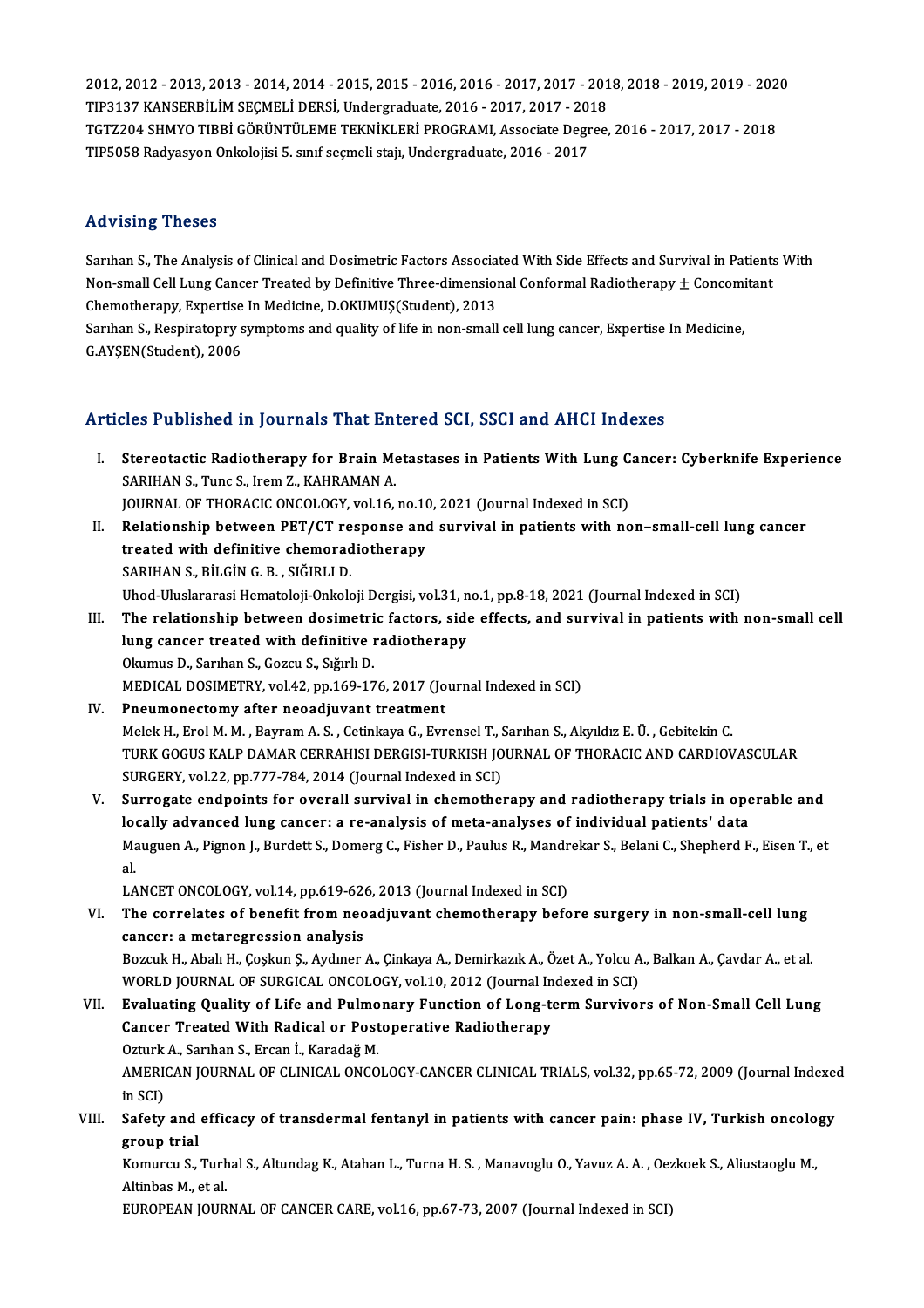IX. Treatment results of 165 pediatric patients with non-metastatic nasopharyngeal carcinoma: A Rare Treatment results of 1<br>Cancer Network study<br>Ower E. Selek II, Leeker 9 Treatment results of 165 pediatric patients with non-metastatic nasopharyngeal carcinoma: A Rare<br>Cancer Network study<br>Ozyar E., Selek U., Laskar S., Uzel O., Anacak Y., Ben-Arush M., Polychronopoulou S., Akman F., Wolden S

Cancer Network study<br>Ozyar E., Selek U., Laskar S., Uzel O., Anacak Y., Ben-Arush M., Polychronopoulou S., Akman F., Wolden S. L. , Sarihan<br>S., et al.

RADIOTHERAPY AND ONCOLOGY, vol.81, pp.39-46, 2006 (Journal Indexed in SCI)

X. Evaluation of lung cancer metastases to the spine

Ufuk A., Öztürk Ç., Bayram A. S., Sarıhan S., Evrensel T., Halil Sedat Y. Acta Orthopaedica Belgica, vol.72, no.5, 2006 (Journal Indexed in SCI Expanded)

Ufuk A., Öztürk Ç., Bayram A. S. , Sarıhan S., Evrensel T., Halil Sedat Y.<br>Acta Orthopaedica Belgica, vol.72, no.5, 2006 (Journal Indexed in SCI Expanded)<br>XI. Assessment of quality of life of nasopharyngeal carcinoma patie Acta Orthopae<br>Assessment<br>35 modules<br>Congiz M. Orr Assessment of quality of life of nasopharyngeal carcinoma patients with EORTC QLQ-C30 ar<br>35 modules<br>Cengiz M., Ozyar E., Esassolak M., Altun M., Akmansu M., Şen M., Uzel O., Yavuz A., Dalmaz G., Uzal C., et al.<br>INTERNATION

35 modules<br>Cengiz M., Ozyar E., Esassolak M., Altun M., Akmansu M., Şen M., Uzel O., Yavuz A., Dalmaz G., Uzal C., et al.<br>INTERNATIONAL JOURNAL OF RADIATION ONCOLOGY BIOLOGY PHYSICS, vol.63, pp.1347-1353, 2005 (Journal<br>Ind Cengiz M., Ozyar E., Esassolak M., Altun M., Akmansu M., Şen M., Uzel O., Yavuz A., Dalmaz G., Uzal C., et al. INTERNATIONAL JOURNAL OF RADIATION ONCOLOGY BIOLOGY PHYSICS, vol.63, pp.1347-1353, 200<br>Indexed in SCI)<br>XII. Evaluation of infections in non-small cell lung cancer patients treated with radiotherapy<br>Soriban S. Freed J. Sara

Indexed in SCI)<br><mark>Evaluation of infections in non-small cell lung canc</mark><br>Sarihan S., Ercan I., Saran A., Cetintas S., Akalin H., Engin K.<br>CANGER DETECTION AND REEVENTION .val 29, no 2, np 1. Evaluation of infections in non-small cell lung cancer patients treated with radiothera<br>Sarihan S., Ercan I., Saran A., Cetintas S., Akalin H., Engin K.<br>CANCER DETECTION AND PREVENTION, vol.29, no.2, pp.181-188, 2005 (Jour

Sarihan S., Ercan I., Saran A., Cetintas S., Akalin H., Engin K.<br>CANCER DETECTION AND PREVENTION, vol.29, no.2, pp.181-188, 2005 (Journal Indexed in SCI)<br>XIII. Randomized phase 2 study of radiotherapy alone versus radi CANCER DETECTION<br>Randomized pha<br>cell lung cancer<br>Sariban S. Kavises Randomized phase 2 study of radiother<br>cell lung cancer<br>Sarihan S., Kayisogullari U., Ercan I., Engin K.<br>JOUPNAL OF INTERNATIONAL MEDICAL PE cell lung cancer<br>Sarihan S., Kayisogullari U., Ercan I., Engin K.<br>JOURNAL OF INTERNATIONAL MEDICAL RESEARCH, vol.32, pp.375-383, 2004 (Journal Indexed in SCI)<br>A phase II trial, foosibility of sombination of daily sisplatin

Sarihan S., Kayisogullari U., Ercan I., Engin K.<br>JOURNAL OF INTERNATIONAL MEDICAL RESEARCH, vol.32, pp.375-383, 2004 (Journal Indexed in SCI)<br>XIV. A phase II trial, feasibility of combination of daily cisplatinum and accel JOURNAL OF INTERNATIONAL MEDICAL RESEARCH, vol.32, pp.3<br>A phase II trial, feasibility of combination of daily cisplat<br>concomitant boost in stage III non-small cell lung cancer<br>Sariban S. Darondollor E. Kirir A. Tungel N. O A phase II trial, feasibility of combination of daily cisplatinum and<br>concomitant boost in stage III non-small cell lung cancer<br>Sarihan S., Darendeliler E., Kizir A., Tuncel N., Oral E., Karadeniz A., Bilge N.<br>LUNC CANCER concomitant boost in stage III non-small cell lung cancer<br>Sarihan S., Darendeliler E., Kizir A., Tuncel N., Oral E., Karadeniz<br>LUNG CANCER, vol.20, pp.37-46, 1998 (Journal Indexed in SCI) LUNG CANCER, vol.20, pp.37-46, 1998 (Journal Indexed in SCI)<br>Articles Published in Other Journals

- I. SERVİKS KANSERİNDE BRAKİTERAPİ VE SBRT PLANLARININ DOZİMETRİK PARAMETRELERİNİN RETROSPEKTİF OLARAK KARŞILAŞTIRILMASI Zorlutuna m., DEMİRÖZ ABAKAY C., TOSUN M., KILIÇ H. M., KURT M., ÇETİNTAŞ S., SARIHAN S. Uludağ Üniversitesi Tıp Fakültesi Dergisi, vol.47, no.3, pp.381-387, 2021 (Other Refereed National Journals) Zorlutuna m., DEMİRÖZ ABAKAY C., TOSUN M., KILIÇ H. M. , KURT M., ÇETİNTAŞ S., SARIHAN S.<br>Uludağ Üniversitesi Tıp Fakültesi Dergisi, vol.47, no.3, pp.381-387, 2021 (Other Refereed National Journals)<br>II. Retrospective evalu
- Uludağ Üniversitesi Tıp Fakültesi Dergisi<br>Retrospective evaluation of metasta<br>lung cancer and cranial metastases<br>Pelizënül A. Bekan A. Melek H. Gubukay lung cancer and cranial metastases<br>Deligönül A., Bekar A., Melek H., Çubukçu E., Sarıhan S., Şahin A. B. , Evrensel T. lung cancer and cranial metastases<br>Deligönül A., Bekar A., Melek H., Çubukçu E., Sarıhan S., Şahin A. B. , Evrensel T.<br>Uludağ Üniversitesi Tıp Fakültesi Dergisi, vol.46, no.1, pp.21-24, 2020 (National Refreed University Jo Deligönül A., Bekar A., Melek H., Çubukçu E., Sarıhan S.,<br>Uludağ Üniversitesi Tıp Fakültesi Dergisi, vol.46, no.1, p<br>III. Immunotherapy and Radiotherapy Combination<br>Sarıhan S Uludağ Ün<br>I<mark>mmunot</mark><br>Sarıhan S.<br>Uludağ Ün
- I<mark>mmunotherapy and Radiotherapy Combination</mark><br>Sarıhan S.<br>Uludağ Üniversitesi Tıp Fakültesi Dergisi, vol.46, no.2, pp.225-235, 2020 (National Refreed University Journal)<br>Padiotherany in Pationts with Trashes Tumours: A Petro

Sarıhan S.<br>Uludağ Üniversitesi Tıp Fakültesi Dergisi, vol.46, no.2, pp.225-235, 2020 (National Refreed University Journa<br>IV. Radiotherapy in Patients with Trachea Tumours: A Retrospective Study and Literature Review<br>Sarıha Uludağ Üniversitesi Tıp Fakültesi Dergisi, vol.46<br>Radiotherapy in Patients with Trachea Tu<br>Sarıhan S., Bayram A. S. , Melek H., Gebitekin C.<br>TURK ONKOLOU DERGISI TURKISH JOURNAL 6 IV. Radiotherapy in Patients with Trachea Tumours: A Retrospective Study and Literature Review<br>Sarıhan S., Bayram A. S. , Melek H., Gebitekin C.<br>TURK ONKOLOJI DERGISI-TURKISH JOURNAL OF ONCOLOGY, vol.35, pp.167-177, 2020 (

Sarıhan S., Bayram A. S. , Melek H., Gebitekin C.<br>TURK ONKOLOJI DERGISI-TURKISH JOURNAL OF ONCOLOGY, vol.35, pp.167-177, 2020 (Journal Indexed<br>V. Retrospective Analysis of Lung Cancer Treatment Plans Obtained By Using Thre TURK ONKOLOJI DERGISI-TUI<br>Retrospective Analysis of<br>Radiotherapy Techniques<br>Polst D. Aydın O. Tune S. Kır Retrospective Analysis of Lung Cancer 1<br>Radiotherapy Techniques<br>Bolat D., Aydın O., Tunç S., Kıray Z., Sarıhan S.<br>Uludeğ Üniversitesi Tın Fekültesi Dersisi vel

Radiotherapy Techniques<br>Bolat D., Aydın O., Tunç S., Kıray Z., Sarıhan S.<br>Uludağ Üniversitesi Tıp Fakültesi Dergisi, vol.44, no.2, pp.83-88, 2018 (National Refreed University Journal) Bolat D., Aydın O., Tunç S., Kıray Z., Sarıhan S.<br>Uludağ Üniversitesi Tıp Fakültesi Dergisi, vol.44, no.2, pp.83-88, 2018 (National Refreed University Journal)<br>VI. Dosimetric Comparison of Scalp and Organs At Risk With

Uludağ Üniversitesi Tıp<br>Dosimetric Comparis<br>Malign Glial Tumors<br>Aydın O. Sarıban S. Ba Malign Glial Tumors<br>Aydın O., Sarıhan S., Bolat D., Altaş H., Gözcü Tunç S., Kıray Z.

Uludağ Üniversitesi Tıp Fakültesi Dergisi, vol.44, no.2, pp.95-101, 2018 (National Refreed University Journal)

VII. Thymic tumors and results of radiotherapy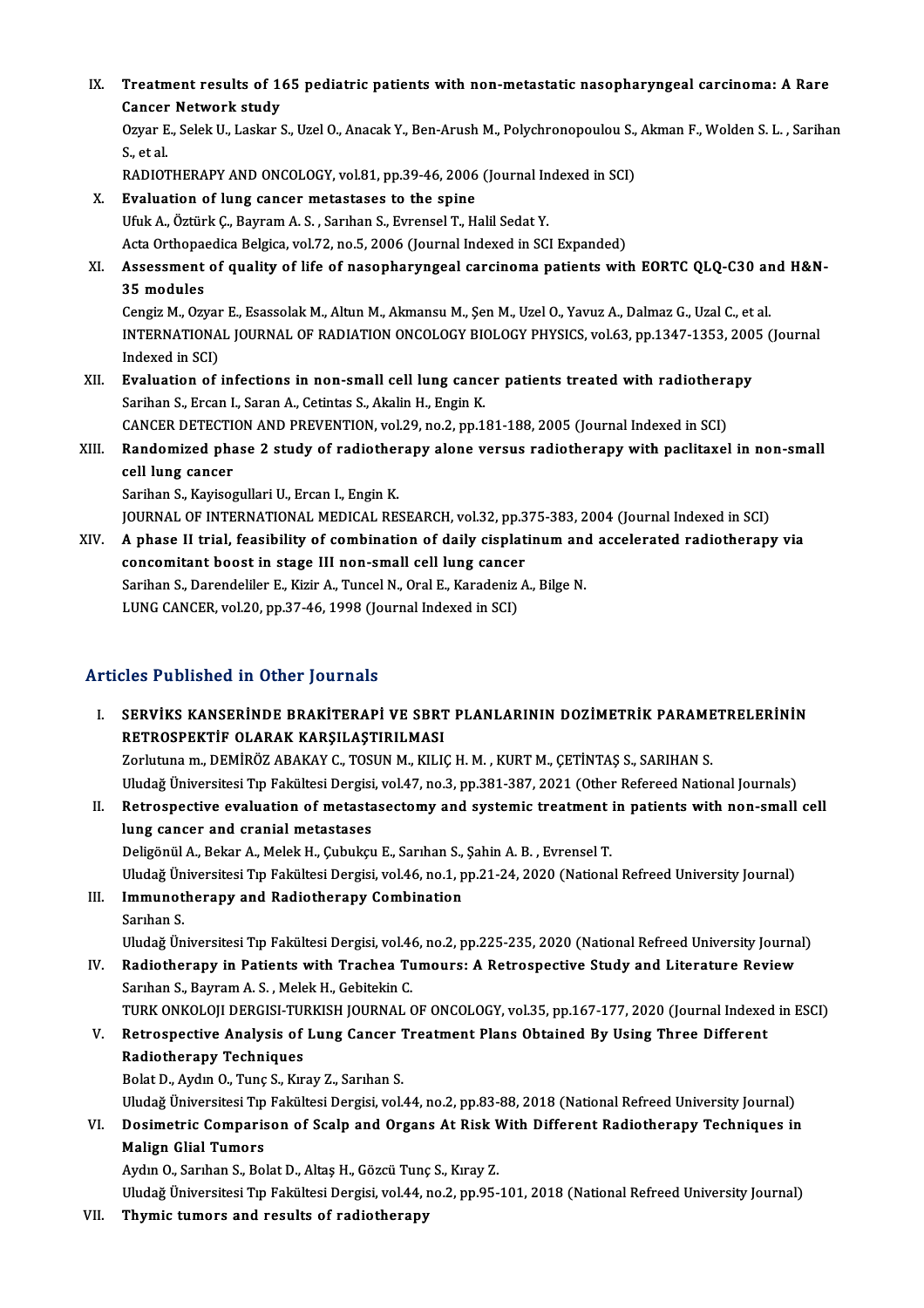Sarıhan S., Bayram A.S., Gebitekin C., Yerci Ö., Sığırlı D.

Sarıhan S., Bayram A. S. , Gebitekin C., Yerci Ö., Sığırlı D.<br>REPORTS OF PRACTICAL ONCOLOGY AND RADIOTHERAPY, vol.23, pp.97-104, 2018 (Journal Indexed in ESCI)<br>Definitive Bedietherany for the treatment of non-small cell lu

Sarıhan S., Bayram A. S. , Gebitekin C., Yerci Ö., Sığırlı D.<br>REPORTS OF PRACTICAL ONCOLOGY AND RADIOTHERAPY, vol.23, pp.97-104, 2018 (Journal Indexed in ESCI)<br>VIII. Definitive Radiotherapy for the treatment of non-sma REPORTS O<br>Definitive<br>and older<br>Sarban S Definitive Radiotherapy for<br>and older<br>Sarıhan S., Evrensel T., Sığırlı D.<br>Journal of Padiation Oncologu a

and older<br>Sarıhan S., Evrensel T., Sığırlı D.<br>Journal of Radiation Oncology and Research, vol.1, no.1, pp.1002-1008, 2017 (Refereed Journals of Other<br>Institutions) Sarıhan S., Ev<br>Journal of Ra<br>Institutions)<br>Thumis tum

#### IX. Thymic tumors and results of radiotherapy

Sarıhan S., Bayram A.S., Gebitekin C., Yerci Ö., Özkan L.

Thymic tumors and results of radiotherapy<br>Sarıhan S., Bayram A. S. , Gebitekin C., Yerci Ö., Özkan L.<br>TURK ONKOLOGI DERGISI-TURKISH JOURNAL OF ONCOLOGY, vol.28, no.2, pp.59-66, 2013 (Journal Indexed in<br>ESCD Sarıha<br>TURK<br>ESCI)<br>Lung TURK ONKOLOGI DERGISI-TURKISH JOURNA<br>ESCI)<br>X. Lung cancer: elective nodal irradiation

ESCI)<br>X. Lung cancer: elective nodal irradiation<br>Sarıhan S. Lung cancer: elective nodal irradiation<br>Sarıhan S.<br>TURK ONKOLOGI DERGISI-TURKISH JOURNAL OF ONCOLOGY, vol.27, no.4, pp.212-220, 2012 (Journal Indexed in<br>ESCD

Sarıha<br>TURK<br>ESCI)<br>Evalu TURK ONKOLOGI DERGISI-TURKISH JOURNAL OF ONCOLOGY, vol.27, no.4, pp.212-220, 2012 (Journal Indexe<br>ESCI)<br>XI. Evaluation of prognostic factors on survival in non-small-cell lung cancer patients treated with<br>nectonerative red

ESCI)<br>Evaluation of prognostic fac<br>postoperative radiotherapy<br>Samban S. Cabitekin C. Baymam Evaluation of prognostic factors on survival in non-small-cell l<br>postoperative radiotherapy<br>Sarıhan S., Gebitekin C., Bayram A. S. , Ercan İ., Evrensel T., Akyıldız E. Ü.<br>TURK ONKOLOCI DERCISI TURKISH JOURNAL OF ONCOLOCY .

postoperative radiotherapy<br>Sarıhan S., Gebitekin C., Bayram A. S. , Ercan İ., Evrensel T., Akyıldız E. Ü.<br>TURK ONKOLOGI DERGISI-TURKISH JOURNAL OF ONCOLOGY, vol.24, no.2, pp.53-64, 2009 (Journal Indexed in<br>ESCD Sarıhan S., Gebitekin C., Bayram A. S. , Ercan İ., Evrensel T., Akyıldız E. Ü.<br>TURK ONKOLOGI DERGISI-TURKISH JOURNAL OF ONCOLOGY, vol.24, no.2, pp.53-64, 2009 (Jo<br>ESCI)<br>XII. Intramedullary Glioblastoma Multiforme: Case TURK ONKOLOGI DERGISI-TURKISH JOURNAL OF ONCOLOGY, vol.24, no.2, pp.53-64, 2009 (Jo<br>ESCI)<br>XII. Intramedullary Glioblastoma Multiforme: Case report and review of the literature<br>Edingik C. Kurt S. Östürk A. Cetintee S. Kurt

Edincik Ç., Kurt S., Öztürk A., Çetintaş S., Kurt M., Sarıhan S., Tolunay Ş., Doygun M. Intramedullary Glioblastoma Multiforme: Case report and review of the literature<br>Edincik Ç., Kurt S., Öztürk A., Çetintaş S., Kurt M., Sarıhan S., Tolunay Ş., Doygun M.<br>TURK ONKOLOGI DERGISI-TURKISH JOURNAL OF ONCOLOGY, vo Edincik Ç., Kurt S., Ó<br>TURK ONKOLOGI D<br>National Journals)<br>Pir Olgu Nodoniu TURK ONKOLOGI DERGISI-TURKISH JOURNAL OF ONCOLOGY, vol.20, no.4, pp.186-190,<br>National Journals)<br>XIII. Bir Olgu Nedeniyle İkinci Primer Akciğer Karsinomlarının Değerlendirilmesi<br>SARIHAN S-GERİTEKİN G-YERÇİ Ö, KURT M-GETİNTA

National Journals)<br>SARIHAN S., GEBİTEKİN C., YERCİ Ö., KURT M., ÇETİNTAŞ S., Engin K.<br>SARIHAN S., GEBİTEKİN C., YERCİ Ö., KURT M., ÇETİNTAŞ S., Engin K. Uludağ Üniversitesi Tıp Fakültesi Dergisi, vol.30, no.1, pp.47-52, 2004 (Other Refereed National Journals)

XIV. Bir olgu nedeniyle ikinci primer akciğer karsinomlarının değerlendirilmesi Sarıhan S., Gebitekin C., Kurt M., Çetintaş S., Engin K. Uludağ Üniversitesi Tıp Fakültesi Dergisi, vol.30, no.1, pp.47-52, 2004 (National Refreed University Journal)

- XV. Akciğer mediasten ışınlamalarında oblik boost alanlarının lokalizasyonu Sarıhan S., Küçük N., Kılıç A., Ercan İ., Özkan L., Engin K. Akciğer mediasten ışınlamalarında oblik boost alanlarının lokalizasyonu<br>Sarıhan S., Küçük N., Kılıç A., Ercan İ., Özkan L., Engin K.<br>Türk onkoloji Dergisi, vol.16, no.3, pp.124-126, 2001 (Other Refereed National Journals)<br>
- Sarıhan S., Küçük N., Kılıç A., Ercan İ., Özkan L., Engin K.<br>Türk onkoloji Dergisi, vol.16, no.3, pp.124-126, 2001 (Other Refereed National Journals)<br>XVI. Akciğer karsinomlu olgularda radyoterapi sırasında görülen enfe Türk onkoloji Dergisi, vol.16, no.3, pp.124-126, 20<br><mark>Akciğer karsinomlu olgularda radyoterapi</mark> s<br>Sarıhan S., Saran A., Çetintaş S., Özkan L., Engin K.<br>Türkiye Klinikleri Aksižer Arsiyi vol.1, no.4, np.16 Akciğer karsinomlu olgularda radyoterapi sırasında görülen enfeksiyonların değerlend<br>Sarıhan S., Saran A., Çetintaş S., Özkan L., Engin K.<br>Türkiye Klinikleri Akciğer Arşivi, vol.1, no.4, pp.195-200, 2000 (Other Refereed Na Sarıhan S., Saran A., Çetintaş S., Özkan L., Engin K.<br>Türkiye Klinikleri Akciğer Arşivi, vol.1, no.4, pp.195-200, 2000 (Other Refereed National Journals)<br>XVII. Hipofi adenomlarında ark tekniği ile eksternal radyoterapi
- Sarıhan S., Sözer N., Küçük N., Özkan L., Engin K. Hipofi adenomlarında ark tekniği ile eksternal radyoterapi uygulaması<br>Sarıhan S., Sözer N., Küçük N., Özkan L., Engin K.<br>Türk Onkoloji Dergisi, vol.15, no.4, pp.173-177, 2000 (Other Refereed National Journals)<br>E HIP aksiğe Sarıhan S., Sözer N., Küçük N., Özkan L., Engin K.<br>Türk Onkoloji Dergisi, vol.15, no.4, pp.173-177, 2000 (Other Refereed National Journals)<br>XVIII. E IIIB akciğer karsinomlu bir olguda eşzamanlı kemoradyoterapi ile pato

# Türk Onkoloji<br>E IIIB akciğe<br>gösterilmesi<br><sup>Sombon S. Cot</sup>

E IIIB <mark>akciğer karsinomlu bir olgu</mark><br>gösterilmesi<br>Sarıhan S., Çetintaş S., Kurt M., Engin K.<br>Türkiye Klinikleri Aksiğer Arsiyi yol 1

gösterilmesi<br>Sarıhan S., Çetintaş S., Kurt M., Engin K.<br>Türkiye Klinikleri Akciğer Arşivi, vol.1, no.1, pp.26-29, 2000 (Other Refereed National Journals)<br>Künatif tadayi adilan kügük büspeli dısı aksiğer kansarlı (KUDAK) al

### Sarıhan S., Çetintaş S., Kurt M., Engin K.<br>Türkiye Klinikleri Akciğer Arşivi, vol.1, no.1, pp.26-29, 2000 (Other Refereed National Journals)<br>XIX. Küratif tedavi edilen küçük hücreli dışı akciğer kanserli (KHDAK) olgula Türkiye Klinikleri Akciğer Arşivi, vol<br>Küratif tedavi edilen küçük hüc:<br>sağkalım ilişkisinin incelenmesi<br>Sarıban S. Sözer N. Saran A. Üzüml Küratif tedavi edilen küçük hücreli dışı akci<br>sağkalım ilişkisinin incelenmesi<br>Sarıhan S., Sözer N., Saran A., Üzümlü H., Engin K.<br>Kansar Gündami val 4, no 2, np 38,40, 1999 (Oth s<mark>ağkalım ilişkisinin incelenmesi</mark><br>Sarıhan S., Sözer N., Saran A., Üzümlü H., Engin K.<br>Kanser Gündemi, vol.4, no.2, pp.38-40, 1999 (Other Refereed National Journals)<br>Knanyosninal Jourlameda immebilirasyon

# Sarıhan S., Sözer N., Saran A., Üzümlü H., Engin K.<br>Kanser Gündemi, vol.4, no.2, pp.38-40, 1999 (Oth<br>XX. Kranyospinal ışınlamada immobilizasyon<br>Küçük N., Sarıhan S., Özkan L., Engin K.

Kanser Gündemi, vol.4, no.2, pp.38-40,<br><mark>Kranyospinal ışınlamada immobili</mark><br>Küçük N., Sarıhan S., Özkan L., Engin K.<br>TURK ONKOLOGI DERÇISI TURKISH 10 Kranyospinal ışınlamada immobilizasyon<br>Küçük N., Sarıhan S., Özkan L., Engin K.<br>TURK ONKOLOGI DERGISI-TURKISH JOURNAL OF ONCOLOGY, vol.14, no.3, pp.123-126, 1999 (Other Refereed<br>National Journale) Küçük N., Sarıhan<br>TURK ONKOLOGI I<br>National Journals)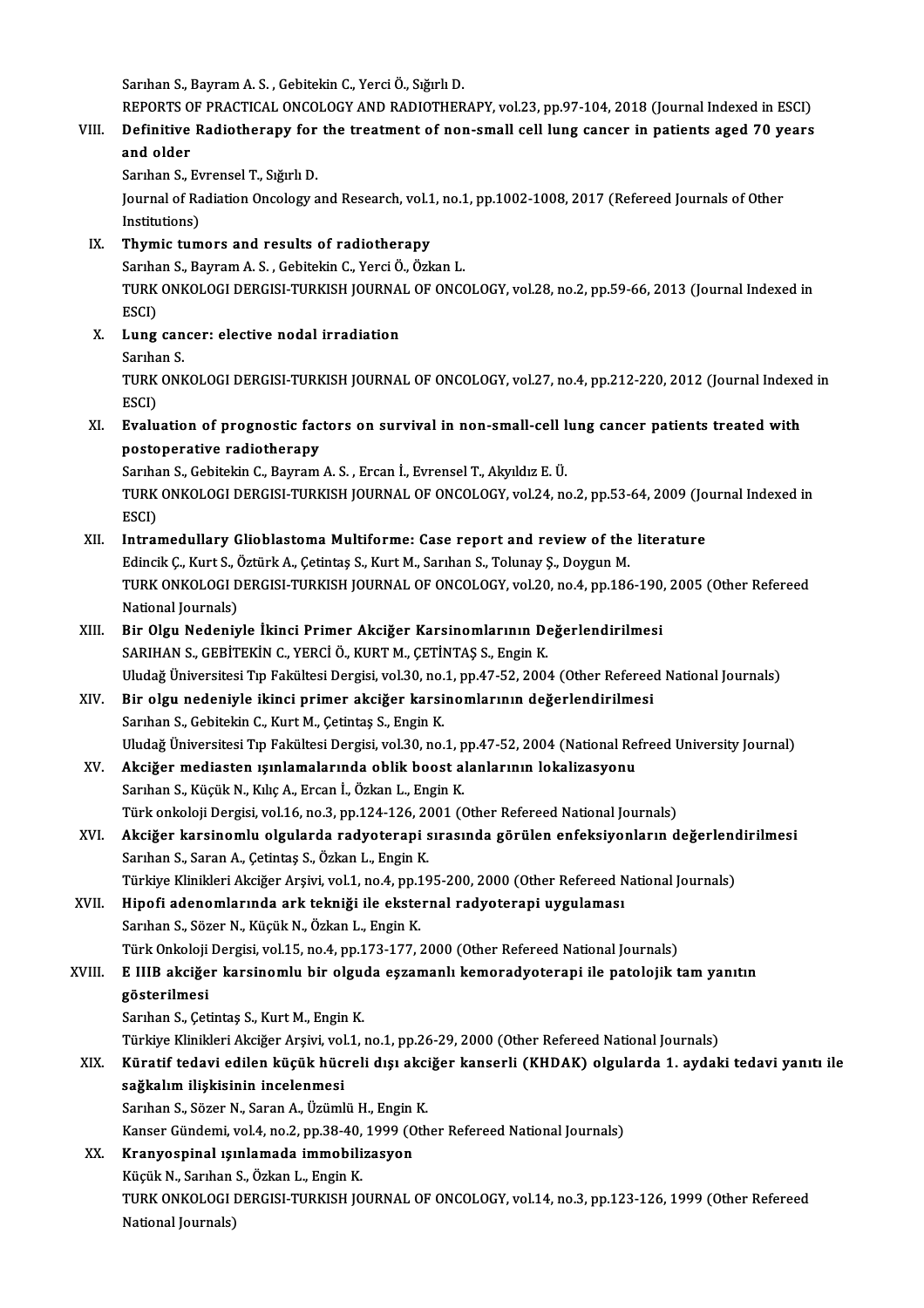- XXI. Beyin metastazı ile gelen akciğer karsinomlu bir olgu<br>Kahraman S. Sauban S. Kurt M. Örkan L. Engin K. Beyin metastazı ile gelen akciğer karsinomlu<br>Kahraman S., Sarıhan S., Kurt M., Özkan L., Engin K.<br>Göğüs hastalıkları ve Tüherküler Vıllığı vel 1-nn ES Beyin metastazı ile gelen akciğer karsinomlu bir olgu<br>Kahraman S., Sarıhan S., Kurt M., Özkan L., Engin K.<br>Göğüs hastalıkları ve Tüberküloz Yıllığı, vol.1, pp.58-60, 1998 (National Non-Refereed Journal)<br>Nadin bir brona ağa Kahraman S., Sarıhan S., Kurt M., Özkan L., Engin K.<br>Göğüs hastalıkları ve Tüberküloz Yıllığı, vol.1, pp.58<br>XXII. **Nadir bir bronş ağacı tümörü**<br>Sarıhan S., Kahraman S., Sözer N., Kurt M., Engin K. Göğüs hastalıkları ve Tüberküloz Yıllığı, vol.1, pp.58<br>Nadir bir bronş ağacı tümörü<br>Sarıhan S., Kahraman S., Sözer N., Kurt M., Engin K.<br>Göğüs hastalıkları ve Tüberkülez Yıllığı vol.1, np.61
- Göğüs hastalıkları ve Tüberküloz Yıllığı, vol.1, pp.61-63, 1998 (National Non-Refereed Journal) Sarıhan S., Kahraman S., Sözer N., Kurt M., Engin K.<br>Göğüs hastalıkları ve Tüberküloz Yıllığı, vol.1, pp.61-63, 1998 (National Non-Refereed Journal)<br>XXIII. EIIIB akciğer karsinomlu bir olguda eşzamanlı kemoradyoterapi
- Göğüs hastalıkları ve Tüberküloz Yıllığı, vol.1, pp<br>EIIIB akciğer karsinomlu bir olguda eşzam<br>Sarıhan S., Çetintaş S., Sözer N., Kurt M., Engin K.<br>Göğüs hastalıkları ve Tüberkülez Yıllığı vol.1, nn EIIIB akciğer karsinomlu bir olguda eşzamanlı kemoradyoterapi ile patolojik tam ya<br>Sarıhan S., Çetintaş S., Sözer N., Kurt M., Engin K.<br>Göğüs hastalıkları ve Tüberküloz Yıllığı, vol.1, pp.54-57, 1998 (National Non-Refereed

Sarıhan S., Çetintaş S., Sözer N., Kurt M., Engin K.<br>Göğüs hastalıkları ve Tüberküloz Yıllığı, vol.1, pp.54-57, 1998 (National Non-Refereed Journal)<br>XXIV. Bvaluation of results in locally advanced non-small cell lung cance Göğüs hastalıkları ve Tüberküloz Yıllığı, vol.1, pp.54-57, 1998 (Nationalist)<br>Evaluation of results in locally advanced non-small cell luncisplatin and accelerated concomitant boost radiotherapy<br>Sarıban S. Darondaliler M. Evaluation of results in locally advanced non-small cell lung cancer, combination of daily low dose<br>cisplatin and accelerated concomitant boost radiotherapy<br>Sarıhan S., Darendeliler M. E. , Kizir A., Tuncel N., Özbay İ., T cisplatin and accelerated concomitant boost radiotherapy<br>Sarıhan S., Darendeliler M. E. , Kizir A., Tuncel N., Özbay İ., Tenekeci N., Saip P. M. , Oral E. N. , Dişçi R., Karadeniz A.,<br>et al.

Türk Onkoloji Dergisi, vol.12, no.3, pp.7-14, 1997 (Other Refereed National Journals)

#### Books&Book Chapters

- ooks & Book Chapters<br>I. Yumuşak doku sarkomları ve kemik tümörleri: yenilikler<br>Sarıban S Sarıhan S.<br>Sarıhan S.<br>İn: Komika
	-

Yumuşak doku sarkomları ve kemik tümörleri: yenilikler<br>Sarıhan S.<br>in: Kemik ve yumuşak doku tümörleri, Engin K,Sağlık Y,Aydınlı U, Editor, Nobel Tıp Kitapevi, Bursa, pp.787-794,<br>2005 Sarıha<br>in: Kei<br>2005<br>Boyin in: Kemik ve yumuşak doku tümörleri, Engin K,Sağlık Y,Aydı<br>2005<br>II. Beyin tümörlerinin tedavisinde radyoterapinin rolü<br>Samban S. Cetintas S. Kurt M. Engin K

2005<br><mark>Beyin tümörlerinin tedavisinde ra</mark><br>Sarıhan S., Çetintaş S., Kurt M., Engin K.<br>in: Temel Nörosinurii, Aksov K. Editer.

Beyin tümörlerinin tedavisinde radyoterapinin rolü<br>Sarıhan S., Çetintaş S., Kurt M., Engin K.<br>in: Temel Nöroşirurji, Aksoy K, Editor, Türk Nöroşirurji derneği yayınları, Ankara, pp.830-835, 2005<br>İnflamatuar mama kansarında

Sarıhan S., Çetintaş S., Kurt M., Engin K.<br>in: Temel Nöroşirurji, Aksoy K, Editor, Türk Nöro<br>III. İnflamatuar meme kanserinde radyoterapi<br>Sarıhan S. in: Temel I<br>**İnflamatu**<br>Sarıhan S.<br>in: Meme l

in: Meme kanserleri, Engin K, Editor, Nobel Tıp Kitapevi, Bursa, pp.365-369, 2005

#### Refereed Congress / Symposium Publications in Proceedings

I. Dosimetric Comparison of the Real and Virtual Plans in Non-Smal Cel Lung Cancer Patients Treated Dosimetric Comparison of the Real and<br>WithRespiratory Motion Management<br>Samban S. Tune S. Kahnaman A. Kunay 7. **Dosimetric Comparison of the Real a**<br>WithRespiratory Motion Managemer<br>Sarıhan S., Tunç S., Kahraman A., Kıray Z.<br>JASLG 2020 WORLD CONFERENCE ON LI Sarıhan S., Tunç S., Kahraman A., Kıray Z.<br>IASLC 2020 WORLD CONFERENCE ON LUNG CANCER SINGAPORE, WORLDWIDE VIRTUAL EVENT (WCLC2020), Singapore, Singapore, 28 - 31 January 2021 IASLC 2020 WORLD CONFERENCE ON LUNG CANCER SINGAPORE, WORLDWIDE VIRTUAL EVENT (WCLC<br>Singapore, Singapore, 28 - 31 January 2021<br>II. SOLUNUM KONTROLLÜ RADYOTERAPİ UYGULANANAKCİĞER KANSERLİ HASTALARDA SANAL<br>PLANLARINDOZİMETRI Singapore, Singapore, 28 - 31 January 2021<br>SOLUNUM KONTROLLÜ RADYOTERAPİ UYGULANANAKO<br>PLANLARINDOZİMETRİK AÇIDAN KARŞILAŞTIRILMASI<br>Sarıban S. Tune S. Kabraman A. Kıray 7 SOLUNUM KONTROLLÜ RADYOTERA<br>PLANLARINDOZİMETRİK AÇIDAN KA<br>Sarıhan S., Tunç S., Kahraman A., Kıray Z.<br>Türk Badyasyon Onkalajisi Derneği, Sana

PLANLARINDOZİMETRİK AÇIDAN KARŞILAŞTIRILMASI<br>Sarıhan S., Tunç S., Kahraman A., Kıray Z.<br>Türk Radyasyon Onkolojisi Derneği, Sanal Kongresi, 20-22 Kasım 2020, Türkiye, İstanbul, Turkey, 20 - 22<br>November 2020, pp.91 Sarıhan S., Tunç S., Kahraman A., Kıray Z. Türk Radyasyon Onkolojisi Derneği, Sanal Kongresi, 20-22 Kasım 2020, Türkiye, İstanbul, Turkey, 20 - 22<br>November 2020, pp.91<br>III. KÜRATİF KEMORADYOTERAPİ UYGULANAN KÜÇÜKHÜCRELİ DIŞI AKCİĞER KANSERLİ HASTALARDA<br>RET/CT V

# November 2020, pp.91<br>KÜRATİF KEMORADYOTERAPİ UYGUL*I*<br>PET/CT YANIT VE SAĞKALIM İLİŞKİSİ<br>Sarıban S. Calta B. B. Sığırlı D. KÜRATİF KEMORADYOTERAI<br>PET/CT YANIT VE SAĞKALIM<br>Sarıhan S., Gokçe B. B. , Sığırlı D.<br>Türk Badyasyon Onkalajisi Derr

PET/CT YANIT VE SAĞKALIM İLİŞKİSİ<br>Sarıhan S., Gokçe B. B. , Sığırlı D.<br>Türk Radyasyon Onkolojisi Derneği, Sanal Kongresi, 20-22 Kasım 2020, Türkiye, İstanbul, Turkey, 20 - 22<br>Navambar 3030, pp.46 Sarıhan S., Gokçe B. B. , :<br>Türk Radyasyon Onkolo<br>November 2020, pp.46<br>Companisyon of the 7 Türk Radyasyon Onkolojisi Derneği, Sanal Kongresi, 20-22 Kasım 2020, Türkiye, İstanbul, Turkey, 20 - 22<br>November 2020, pp.46<br>IV. Comparision of the 7th and 8th edition of tnm staging for nsclc in patients undergoing pilmon

November 2020, pp.46<br>Comparision of the 7th and 8th edition of tnm st<br>resection after neoadjuvant induction treatment<br>Sevine T. Cetinkaya C. Beymam A. S. Deligenil A. Cubu resection after neoadjuvant induction treatment<br>Sevinç T., Çetinkaya G., Bayram A. S. , Deligönül A., Çubukçu E., Evrensel T., Sarıhan S., Gebitekin C.

2019world conference onlung cancer, september 2019,Barcelona,Spain,7 -10November 2019,vol.14,no.103,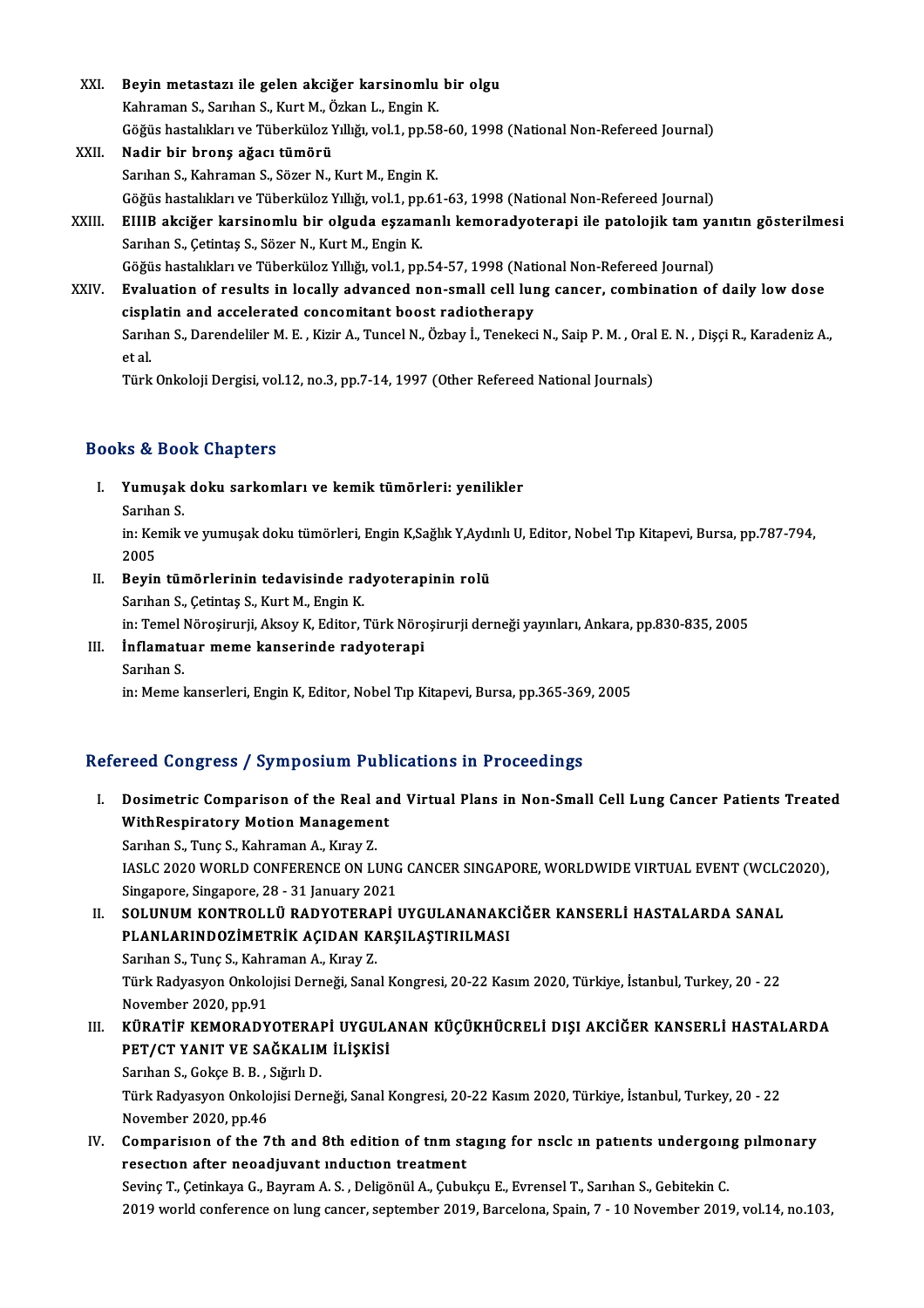pp.548

pp.548<br>V. Malign glial tümörlerde farklı RT teknikleri ile saçlı deri ve riskli organların dozimetrik<br>kanalastırılması pp.548<br>Malign glial tüme<br>karşılaştırılması<br>Ardın O. Tune S. K karşılaştırılması<br>Aydın O., Tunç S., Kıray Z., Bolat D., Sarıhan S.

karşılaştırılması<br>Aydın O., Tunç S., Kıray Z., Bolat D., Sarıhan S.<br>11. Multidisipliner Nöroonkoloji Sempozyumu, 0008, 25-27 mayıs, Dalaman , Türkiye, Muğla, Turkey, 25 - 27 May<br>2018.np.11 Aydın O., Tur<br>11. Multidisi<br>2018, pp.11<br>2. seri PT u 11. Multidisipliner Nöroonkoloji Sempozyumu, 0008, 25-27 m.<br>2018, pp.11<br>VI. 2. seri RT uygulanmış malign glial tümörlü olgularımız<br>Samban S. Altas H. Tung S. Kuray 7

2018, pp.11<br>2. seri RT uygulanmış malign gl<br>Sarıhan S., Altaş H., Tunç S., Kıray Z.<br>11. Multidisinliner Nöreenkaleji ser 2. seri RT uygulanmış malign glial tümörlü olgularımız<br>Sarıhan S., Altaş H., Tunç S., Kıray Z.<br>11. Multidisipliner Nöroonkoloji sempozyumu, 0022, 25-27 Mayıs 2018, Dalaman, Türkiye, Muğla, Turkey, 25 - 27<br>May 2018, pp.20 Sarıhan S., Altaş F.<br>11. Multidisipline:<br>May 2018, pp.30<br>Malian *a*lial tüm

# 11. Multidisipliner Nöroonkoloji sempozyumu, 0022, 25-27 Mayıs 2018, Dalaman, Türkiye, Muğla, Turkey, 25 -<br>May 2018, pp.30<br>VII. Malign glial tümörlerde farklı radyoterapi teknikleri ile saçlı deri ve riskli organların May 2018, pp.30<br><mark>Malign glial tüm</mark>i<br>karşılaştırılması<br>Aydın O. Tune S. K Malign glial tümörlerde farklı radyotera<br>karşılaştırılması<br>Aydın O., Tunç S., Kıray Z., Bolat D., Sarıhan S.<br>12. UPOK. PS.002. KKTC 27 Nisan, 1 Maus 2.

karşılaştırılması<br>Aydın O., Tunç S., Kıray Z., Bolat D., Sarıhan S.<br>13. UROK, PS-002, KKTC 27 Nisan - 1 Mayıs 2018, Gazimagusa, Cyprus (Kktc), 27 April - 01 May 2018, vol.33, pp.47<br>Traksa tümörlü olaylarımız

Aydın O., Tunç S., Kıray Z., Bolat D., Sarıhan S.<br>13. UROK, PS-002, KKTC 27 Nisan - 1 Mayıs 20<br>VIII. Trakea tümörlü olgularımız 13. UROK, PS-002, KKTC 27 Nisan - 1 Mayıs 20:<br>Trakea tümörlü olgularımız<br>Sarıhan S., Bayram A. S. , Melek H., Gebitekin C.<br>12. Ulucal Badyasyon Onkolajisi Kongresi, P. 90 13. Ulusal Radyasyon Onkolojisi Kongresi, P-001, 27 Nisan-1 Mayıs 2018, KKTC, Gazimagusa, Cyprus (Kktc), 27<br>April - 01 May 2018, vol.33, pp.47 Sarıhan S., Bayram A. S., Melek H., Gebitekin C. 13. Ulusal Radyasyon Onkolojisi Kongresi, P-001, 27 Nisan-1 Mayıs 2018, KKTC, Gazimagusa, Cypri<br>April - 01 May 2018, vol.33, pp.47<br>IX. Dosimetric comparison of two different VMAT techniquesin lung cancer radiotherapy<br>Rokt

## April - 01 May 2018, vol.33, pp.47<br>Dosimetric comparison of two different<br>Bolat D., Aydın O., Tunç S., Kıray Z., Sarıhan S.<br>4th International Conference on Theoretical ( Bolat D., Aydın O., Tunç S., Kıray Z., Sarıhan S.

4th International Conference on Theoretical and Experimental Studies in Nuclear Applications and Technology,<br>Antalya, Turkey, 20 - 22 April 2018, pp.60 4th International Conference on Theoretical and Experimental Studies in Nuclear Applications and Technolog<br>Antalya, Turkey, 20 - 22 April 2018, pp.60<br>X. Üç farklı radyoterapi tekniği kullanılarak yapılmış akciğer kanseri t

### Antalya, Turkey, 20 - :<br>Üç farklı radyotera<br>olarak incelenmesi<br>Bolat D. Gorgu Tuna' Üç farklı radyoterapi tekniği kullanılarak yapılmış akciğer<br>olarak incelenmesi<br>Bolat D., Gozcu Tunc S., Kıray Z., Aydın O., Sarıhan S., Çetintaş S. K.<br>Ulucel Medikal Firik Kongresi, Antalya Turkey, 29,, 20 October 20 olarak incelenmesi<br>Bolat D., Gozcu Tunc S., Kıray Z., Aydın O., Sarıhan S., Çetintaş S. K.<br>Ulusal Medikal Fizik Kongresi, Antalya, Turkey, 28 - 30 October 2017, pp.139-142

### Bolat D., Gozcu Tunc S., Kıray Z., Aydın O., Sarıhan S., Çetintaş S. K.<br>Ulusal Medikal Fizik Kongresi, Antalya, Turkey, 28 - 30 October 2017, pp.139-142<br>XI. İki farklı radyoterapi tekniği ile malign gliom beyin tümörü ışın Ulusal Medikal Fizik Kongresi, Antalya, Tur<br>İki farklı radyoterapi tekniği ile malig<br>planlamasına olan etkisini incelemek<br>Aydın O. Tune S. G., Kuny 7. Balat D. Saml İki farklı radyoterapi tekniği ile malign glic<br>planlamasına olan etkisini incelemek<br>Aydın O., Tunç S. G. , Kıray Z., Bolat D., Sarıhan S.<br>Ulusel Medikal Firik Kongresi, Antakıa Turkey, 2 planlamasına olan etkisini incelemek<br>Aydın O., Tunç S. G. , Kıray Z., Bolat D., Sarıhan S.<br>Ulusal Medikal Fizik Kongresi, Antalya, Turkey, 28 - 30 October 2017, pp.142-144<br>Pulmanary resestion ofter surative intent shamanad

### Aydın O., Tunç S. G., Kıray Z., Bolat D., Sarıhan S.<br>Ulusal Medikal Fizik Kongresi, Antalya, Turkey, 28 - 30 October 2017, pp.142-1<br>XII. Pulmonary resection after curative intent chemoradiation for NSCLC<br>Cetinkaya C. Malak Ulusal Medikal Fizik Kongresi, Antalya, Turkey, 28 - 30 October 2017, pp.142-144<br>**Pulmonary resection after curative intent chemoradiation for NSCLC**<br>Çetinkaya G., Melek H., Ozkan B., Ozer E., Sarıhan S., Yentürk E., Sevin Pulmonary resection after curative intent chemoradiation for NSCLC<br>Çetinkaya G., Melek H., Ozkan B., Ozer E., Sarıhan S., Yentürk E., Sevinç T., Bayram A. S. , Toker S. A<br>IASLC 18th World Conference on Lung Cancer, Yokoham Cetinkaya G., Melek H., Ozkan B., Ozer E., Sarıhan S., Yentürk E., Sevinç T., Bayram A. S. , Toker S. A. , Gebitekin C<br>IASLC 18th World Conference on Lung Cancer, Yokohama, Japan, 15 - 18 October 2017, pp.451<br>XIII. Indüksi

- IASLC 18th World Conference on Lung Cancer, Yokohama, Japan, 15 18 October 2017, pp.451<br>Indüksiyon yüksek doz radyasyon kemo-radyoterapi tedavisi sonrası cerrahinin klinik so<br>Melek H., Çetinkaya G., Ozkan B., Ozer E., Sa XIII. Indüksiyon yüksek doz radyasyon kemo-radyoterapi tedavisi sonrası cerrahinin klinik sonuçları
- XIV. Thymic Epithelial Tumors and Radiotherapy Results Sarıhan S., Bayram A.S., Gebitekin C., Yerci Ö., Sığırlı D. Thymic Epithelial Tumors and Radiotherapy Results<br>Sarıhan S., Bayram A. S. , Gebitekin C., Yerci Ö., Sığırlı D.<br>IASLC 17TH WORLD CONFERENCE ON LUNG CANCER, Vienna, Austria, 4 - 07 December 2016, pp.530<br>Badiotherany as Defi

# Sarıhan S., Bayram A. S. , Gebitekin C., Yerci Ö., Sığırlı D.<br>IASLC 17TH WORLD CONFERENCE ON LUNG CANCER, Vienna, Austria, 4 - 07 December 2016, pp.530<br>XV. Radiotherapy as Definitive Treatment in Patients Aged 70 Years **IASLC 1'**<br>Radioth<br>Cancer Radiotherapy as Definitive ".<br>Cancer<br>Sarıhan S., Evrensel T., Sığırlı D.<br>LASL C 17TH WOPL D CONEEPER

Cancer<br>Sarıhan S., Evrensel T., Sığırlı D.<br>IASLC 17TH WORLD CONFERENCE ON LUNG CANCER, Vienna, Austria, 4 - 07 December 2016, pp.542

XVI. Timing of surgery after induction chemoradiation therapy for locally advanced NSCLC IASLC 17TH WORLD CONFERENCE ON LUNG CANCER, Vienna, Austria, 4 - 07 December 2016, pp.542<br>Timing of surgery after induction chemoradiation therapy for locally advanced NSCLC<br>Melek H., Demir A., Çetinkaya G., Özkan B., Sarı IASLC 17th World Conference on Lung Cancer, December 4-7, Vienna, P1.08, Vienna, Austria, 4 - 07 December 2016, pp.399 Melek H., Dem<br>IASLC 17th W<br>2016, pp.399<br>NEOADHIVA IASLC 17th World Conference on Lung Cancer, December 4-7, Vienna, P1.08, Vienna, Austria, 4 - 07 December<br>2016, pp.399<br>XVII. NEOADJUVAN TEDAVİ SONRASI AKCİĞER REZEKSİYONU UYGULANMIŞ ve HİSTOPATOLOJİK OLARAK<br>DOWNSTACE(T1.2N

### 2016, pp.399<br>NEOADJUVAN TEDAVİ SONRASI AKCİĞER REZEKSİYONU UYGULANMIŞ ve HİSTOPATOLOJİK OLARAK<br>DOWNSTAGE(T1-2N0) OLDUĞU GÖSTERİLMİŞ HASTALARDA PATOLOJİK EVRE(yp) GERÇEK EVREYİ<br>YANSITIYOPMU? NEOADJUVAN TE<br>DOWNSTAGE(T1<br>YANSITIYORMU?<br>MELEK H. CETINK DOWNSTAGE(T1-2N0) OLDUĞU GÖSTERİLMİŞ HASTALARDA PATOLOJİK EVRE(yp) GERÇEK EVREYİ<br>YANSITIYORMU?<br>MELEK H., ÇETİNKAYA G., DELİGÖNÜL A., KURT E., EROL M. M. , BAYRAM A. S. , SARIHAN S., EVRENSEL T.,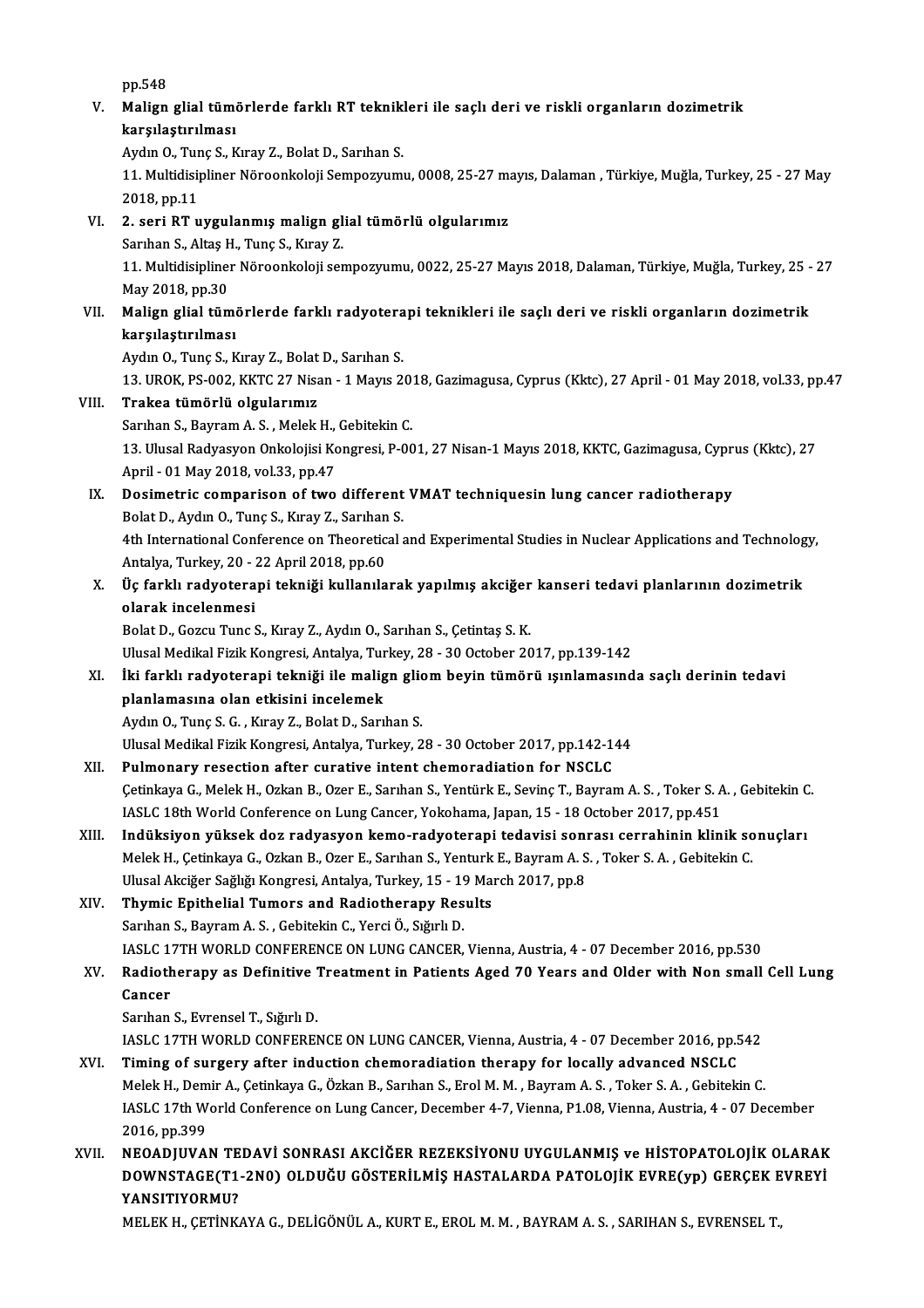GEBİTEKİNC.

TÜRKİYESOLUNUMARAŞTIRMALARIDERNEĞİ37.ULUSALKONGRESİ, İzmir,Turkey,17October 2015

- GEBİTEKİN C.<br>TÜRKİYE SOLUNUM ARAŞTIRMALARI DERNEĞİ 37. ULUSAL KONGRESİ, İzmir, Turkey, 17 Octo<br>XVIII. Kranial Metastazlı Akciğer Kanserli Olgularda Metastazektominin Sağ Kalıma Etkisi TÜRKİYE SOLUNUM ARAŞTIRMALARI DERNEĞİ 37. ULUSAL KONGRESİ, İzmir, Turkey, 17 October 2015<br>Kranial Metastazlı Akciğer Kanserli Olgularda Metastazektominin Sağ Kalıma Etkisi<br>Deligönül A., Taşkapılıoğlu M. Ö. , Melek H., Beka Kranial Metastazlı Akciğer Kanserli Olgularda Metastazektominin Sağ Kalıma<br>Deligönül A., Taşkapılıoğlu M. Ö. , Melek H., Bekar A., Çetinkaya G., Sarıhan S., Bayram A.<br>TÜSAD 37. ULUSAL KONGRESİ - SOLUNUM, İzmir, Turkey, 17 Deligönül A., Taşkapılıoğlu M. Ö. , Melek H., Bekar A., Çetinkaya G., Sarıhan S., Bayram A. S. , Gebitekin C., Evrensel T.<br>TÜSAD 37. ULUSAL KONGRESİ - SOLUNUM, İzmir, Turkey, 17 - 21 October 2015, pp.49<br>XIX. Neoadjuvan Ted
- TÜSAD 37. ULUSAL KONGRESİ SOLUNUM, İzmir, Turkey, 17 21 October 2015, pp.49<br>Neoadjuvan Tedavi Sonrası Akciğer Rezeksiyonu Uygulanmış ve Histopatolojik Ola:<br>2n0 Olduğu Gösterilmiş Hastalarda Patolojik Evre yp Gerçek Evr Neoadjuvan Tedavi Sonrası Akciğer Rezeksiyonu Uygulanmış ve Histopatolojik Olarak Down<br>2n0 Olduğu Gösterilmiş Hastalarda Patolojik Evre yp Gerçek Evreyi Yansıtıyor mu<br>Melek H., Çetinkaya G., Deligönül A., Kurt E., Erol M. 2n0 Olduğu Gösterilmiş Hastalarda Patolojik Evre yp Gerçek Evreyi Yansıtıyor mu<br>Melek H., Çetinkaya G., Deligönül A., Kurt E., Erol M. M. , Bayram A. S. , Sarıhan S., Evrensel T., Gebitekin C<br>TÜSAD 37. ULUSAL KONGRESİ - SO Melek H., Çetinkaya G., Deligönül A., Kurt E., Erol M. M., Bayram A. S., Sarıhan S., Evrensel T., Gebitekin<br>TÜSAD 37. ULUSAL KONGRESİ - SOLUNUM, İzmir, Turkey, 17 - 21 October 2015, pp.15<br>XX. The survival effect of resecti
- TÜSAD 37. ULUSAL KONGRESİ SOLUNUM, İzmir, Turkey, 17 21 October 2015, pp.15<br>The survival effect of resection of cranial metestatic lesions in patients with lung cancer<br>Deligönül A., Taşkapılıoğlu M. Ö. , Melek H., Beka IASLC 16th World Conference on Lung Cancer, September 6-9, 2015, P2.01, Colorado, United States Of America, 6 - 09 September 2015, pp.35 Deligönül A., Taşkapılıoğlu M. Ö., Melek H., Bekar A., Çetinkaya G., Sarıhan S., Gebitekin C., Evrensel T.
- XXI. Senkron Beyin Metastazı Olan Küçük Hücreli Dışı Akciğer Kanserli Hastalarda Cerrahi Tedavi 09 September 2015, pp.35<br>Senkron Beyin Metastazı Olan Küçük Hücreli Dışı Akciğer Kanserli Hastalarda Cerrahi Tedavi<br>Deligönül A., Melek H., Taşkapılıoğlu M. Ö. , Çetinkaya G., Bayram A. S. , Evrensel T., Sarıhan S., Bekar Senkron Beyin Metastazı Olan Küçük Hücreli Dışı Akciğer Kanserli Hastal<br>Deligönül A., Melek H., Taşkapılıoğlu M. Ö. , Çetinkaya G., Bayram A. S. , Evrensel T., :<br>Toraks derneği, 18. Yıllık kongresi, 2015, Antalya, Turkey, Deligönül A., Melek H., Taşkapılıoğlu M. Ö. , Çetinkaya G., Bayram A. S. , Evrensel T., Sarıhan S., Bekar A., Ge<br>Toraks derneği, 18. Yıllık kongresi, 2015, Antalya, Turkey, 1 - 05 April 2015, pp.11<br>XXII. SENKRON BEYİN META

### Toraks derneği, 18.<br>SENKRON BEYİN I<br>CERRAHİ TEDAVİ<br>DELİÇÖNÜL A MEL SENKRON BEYİN METASTAZI OLAN KÜÇÜK HÜCRELİ DIŞI AKCİĞER KANSERLİ HASTALARDA<br>CERRAHİ TEDAVİ<br>DELİGÖNÜL A., MELEK H., TAŞKAPILIOĞLU M. Ö. , ÇETİNKAYA G., BAYRAM A. S. , EVRENSEL T., SARIHAN S., BEKAR<br>A. GERİTEKİN G **CERRAHİ TEDA<br>DELİGÖNÜL A., M<br>A., GEBİTEKİN C.**<br>TÜDK TOBAKS D DELİGÖNÜL A., MELEK H., TAŞKAPILIOĞLU M. Ö. , ÇETİNKAYA G., BAYRAM A. S.<br>A., GEBİTEKİN C.<br>TÜRK TORAKS DERNEĞİ 18. YILLIK KONGRESİ, Antalya, Turkey, 01 April 2015<br>Neoadiyyan tadayi sonrası aksiğer reveksiyony morbidite mort

A., GEBİTEKİN C.<br>TÜRK TORAKS DERNEĞİ 18. YILLIK KONGRESİ, Antalya, Turkey, 01 April 2015<br>XXIII. Neoadjuvan tedavi sonrası akciğer rezeksiyonu morbidite mortalite ve sağ kalım 519 hastanın analizi TÜRK TORAKS DERNEĞİ 18. YILLIK KONGRESİ, Antalya, Turkey, 01 April 2015<br>Neoadjuvan tedavi sonrası akciğer rezeksiyonu morbidite mortalite ve sağ kalım 519 hastanın analizi<br>Melek H., Demir A., Bayram A. S. , Berker Ö., Çeti **Neoa**<br>Mele<br>et al.<br>Uluss Melek H., Demir A., Bayram A. S. , Berker Ö., Çetinkaya G., Duman S., Deligönül A., Evrensel T., Sarıhan S., Toker S. A.<br>et al.<br>Ulusal akciğer kanserleri kongresi 2015, Antalya, Türkiye, 12 - 15 Mart 2015, Antalya, Turkey,

et al.<br>Ulusal akciğer kanserleri kongresi 2015, Ant<br>XXIV. Downstaging from stage IIIA to stage I

Ulusal akciğer kanserleri kongresi 2015, Antalya, Türkiye, 12 - 15 Mart 2015, Antalya, Turkey, 12 - 15 March 2015<br>Downstaging from stage IIIA to stage I<br>Melek H., Demir A., Bayram A.S., Özkan B., Çetinkaya G., Murat K., Er Downstaging from stage IIIA to stage I<br>Melek H., Demir A., Bayram A. S. , Özkan B., Çetinkaya G., Murat K., Erol M. M. , Sarıhan S., Toker S. A. , Gebitekin C.<br>22nd European Society of Thoracic Surgeons, 15-18 June 2014, P Melek H., Den<br>22nd Europea<br>vol.1, pp.189<br>NEOADHIVA 22nd European Society of Thoracic Surgeons, 15-18 June 2014, P-126, Kobenhavn, Denmark, 15<br>vol.1, pp.189<br>XXV. NEOADJUVAN TEDAVİ SONRASI AKCİĞER REZEKSİYONU, MORBİDİTE VE MORTALİTE<br>MELEK H. CETİNKAYA G. EROLM M. PAYRAM A. S

# vol.1, pp.189<br>NEOADJUVAN TEDAVİ SONRASI AKCİĞER REZEKSİYONU, MORBİDİTE VE MORTALİTE<br>MELEK H., ÇETİNKAYA G., EROL M. M. , BAYRAM A. S. , DELİGÖNÜL A., EVRENSEL T., SARIHAN S., AKYILDIZ E. Ü. ,<br>GERİTEKİN G **NEOADJUVA**<br>MELEK H., ÇET<br>GEBİTEKİN C.<br>TÜPK TOPAKS MELEK H., ÇETİNKAYA G., EROL M. M. , BAYRAM A. S. , DELİGÖNÜL A., EVRENSE<br>GEBİTEKİN C.<br>TÜRK TORAKS DERNEĞİ 17. YILLIK KONGRESİ, Antalya, Turkey, 02 April 2014<br>Kügük büspeli dışı aksižer karsinemlu bestalarda nesediyyen ted

# GEBİTEKİN C.<br>TÜRK TORAKS DERNEĞİ 17. YILLIK KONGRESİ, Antalya, Turkey, 02 April 2014<br>XXVI. Küçük hücreli dışı akciğer karsinomlu hastalarda neoadjuvan tedavi sonrası pnömonektomi Artmış<br>1981-cü neve güreli soğlalım Söz TÜRK TORAKS DERNEĞİ 17. YILLIK KONGRESİ, Antalya, Turkey, 02 April 2014<br>Küçük hücreli dışı akciğer karsinomlu hastalarda neoadjuvan tedavi sonra<br>uzun süreli sağkalım Sözlü sunum<br>Melek H., Erol M. M. , Bayram A. S. , Evrens Küçük hücreli dışı akciğer karsinomlu hastalarda neoadjuvan tedavi sonra<br>uzun süreli sağkalım Sözlü sunum<br>Melek H., Erol M. M. , Bayram A. S. , Evrensel T., Sarıhan S., Akyıldız E. Ü. , Gebitekin C.<br>7. Ulusel Cöğüs Carrabi

7. Ulusal Göğüs Cerrahisi Kongresi, Antalya, 2013, Antalya, Turkey, 25 - 28 April 2013, pp.45 Melek H., Erol M. M. , Bayram A. S. , Evrensel T., Sarıhan S., Akyıldız E. Ü. , Gebitekin C.<br>7. Ulusal Göğüs Cerrahisi Kongresi, Antalya, 2013, Antalya, Turkey, 25 - 28 April 2013, pp.45<br>XXVII. Neoadjuvan tedavi sonrası ce

# 7. Ulusal Göğüs Cerrahisi Kongresi, Antalya, 2013, Antalya, Turkey<br>Neoadjuvan tedavi sonrası cerrahi ile patolojik downstag<br>beklenilmeyen oldukça iyi sağkalım Sözlü sunum 1 ödülü<br>Cebitekin C. Teker S.A., Melek H. Erus S. B Neoadjuvan tedavi sonrası cerrahi ile patolojik downstage olduğu tespit edilen hastalarda<br>beklenilmeyen oldukça iyi sağkalım Sözlü sunum 1 ödülü<br>Gebitekin C., Toker S. A. , Melek H., Erus S., Bayram A. S. , Özkan B., Evren beklenilmeyen oldukça iyi sağkalım Sözlü sunum 1 ödülü<br>Gebitekin C., Toker S. A. , Melek H., Erus S., Bayram A. S. , Özkan B., Evrensel T., Sarıhan S., Akyıldız<br>Ulusal Akciğer Kanseri Kongresi, Kapadokya, 2013, Nevşehir, T

# Gebitekin C., Toker S. A. , Melek H., Erus S., Bayram A. S. , Özkan B., Evrensel T., Sarıhan S., Akyıldız E. Ü.<br>Ulusal Akciğer Kanseri Kongresi, Kapadokya, 2013, Nevşehir, Turkey, 14 - 17 March 2013, pp.98<br>XXVIII. Surgery Ulusal Akciğer Kanseri Kongresi, Kapadokya, 2<br>Surgery after induction therapy for path<br>unexpected excellent long-term survival Surgery after induction therapy for pathologically downstaged T0N0 and t1-2N0 NSCL(<br>unexpected excellent long-term survival<br>Gebitekin C., Toker A., Melek H., Erus S., Bayram A. S. , Özkan B., Evrensel T., Sarıhan S., Akyıl

unexpected excellent long-term survival<br>Gebitekin C., Toker A., Melek H., Erus S., Bayram A. S. , Özkan B., Evrensel T., Sarıhan S., Akyıldız E. Ü.<br>49th Annual Meeting of the Society of Thoracic Surgeons, California, Unite Gebitekin C., Toker A., Melek H., Erus S., Bayram A. S., Özkan B., Evrensel T., Sarıhan S., Akyıldız E. Ü. 49th Annual Meeting of the Society of Thoracic Surgeons, California, United States Of America, 26 - 30 Januar<br>2013, pp.90<br>XXIX. Neoadjuvant treatment followed by surgery in patients with N2 NSCLC: is complete response a<br>be

## better gign of long term survival<br>Melek H., Erol M., Bayram A. S. , Evrensel T., Sarıhan S., Akyıldız E. Ü. , Gebitekin C. Neoadjuvant treatment followed by surgery in patients with N2 NSCLC:<br>better gign of long term survival<br>Melek H., Erol M., Bayram A. S. , Evrensel T., Sarıhan S., Akyıldız E. Ü. , Gebitekin C.<br>Chisase Multidissiplinary Symp

better gign of long term survival<br>Melek H., Erol M., Bayram A. S. , Evrensel T., Sarıhan S., Akyıldız E. Ü. , Gebitekin C.<br>Chicago Multidisciplinary Symposium in Thoracic Oncology, Illinois, United States Of America, 6 - 0 Melek H., Ero<br>Chicago Mult<br>2012, pp.165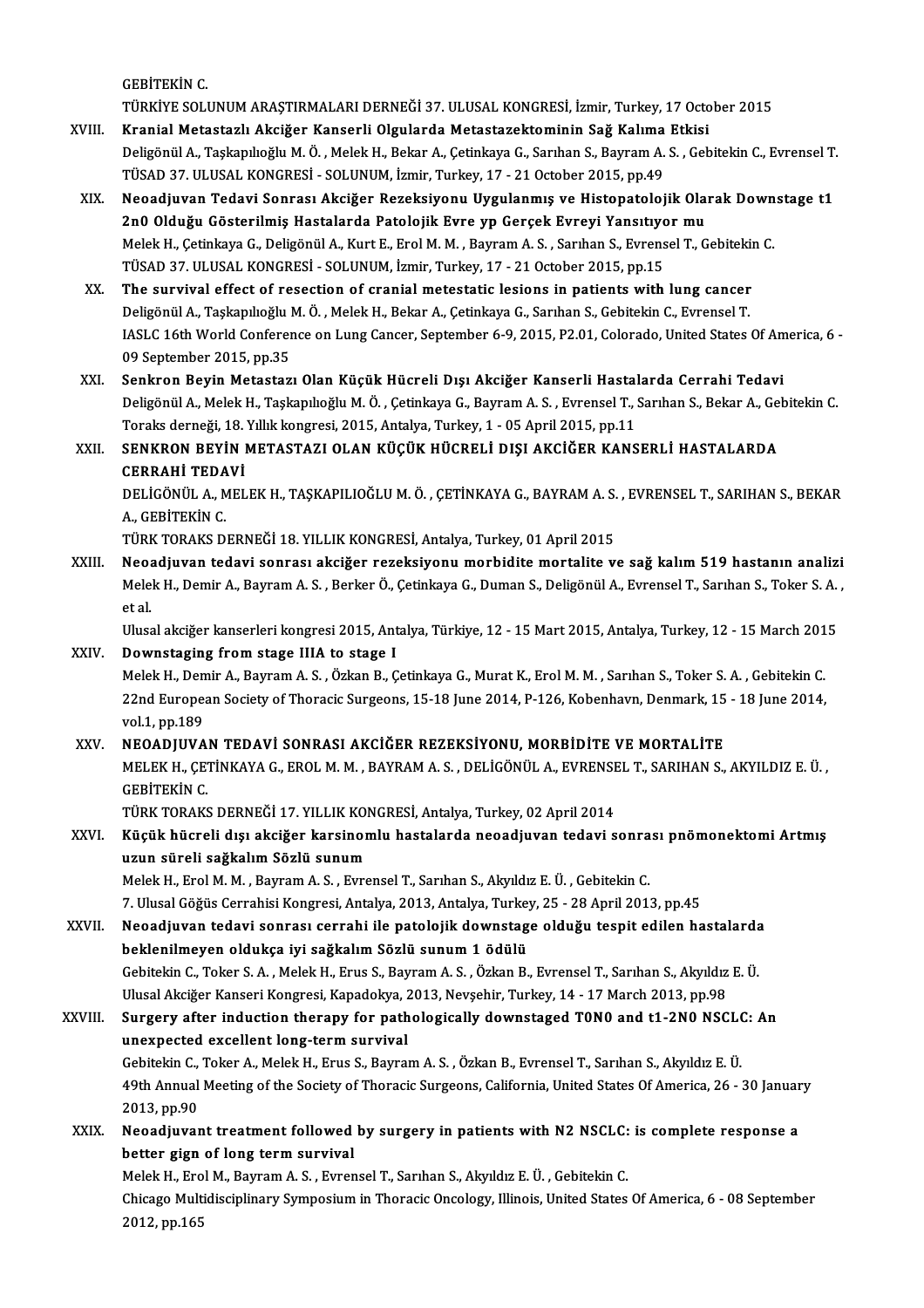| XXX.          | Definitive radiotherapy compared with induction chemoradiotherapy plus surgery for non-small cell<br>lung cancer                                 |
|---------------|--------------------------------------------------------------------------------------------------------------------------------------------------|
|               | Sarıhan S., Bayram A. S., Gebitekin C., Evrensel T., Okumus D., Sığırlı D., Özkan L.                                                             |
|               | 31st Annual ESTRO Meeting, Barcelona, Spain, 9 - 13 May 2012, pp.475                                                                             |
| XXXI.         | Prognostic significance of Ki-67 proliferation index in glioblastoma patients                                                                    |
|               | Tezcanlı E., Üçüncü A., Sarıhan S., Okkan S., Özşeker N., Aksu M. G. , Dirier A., Akman F., Zincircioğlu S. B. , Abacıoğlu<br>U.                 |
|               | 31st Annual ESTRO Meeting, Barcelona, Spain, 9 - 13 May 2012, pp.413                                                                             |
| XXXII.        | Timomalarda küratif cerrahinin önemi Sözlü sunum                                                                                                 |
|               | Erol M. M., Melek H., Bayram A. S., Akyıldız E. Ü., Sarıhan S., Evrensel T., Kermenli T., Gebitekin C.                                           |
|               | Türk Toraks derneği, 15. Yıllık Kongresi, Antalya, 2012, Antalya, Turkey, 11 - 15 April 2012, pp.159                                             |
| <b>XXXIII</b> | 70 yaş üstü küçük hücreli dışı akciğer kanserli hastalarda küratif radyoterapi (sözlü sunum)                                                     |
|               | Sarıhan S., Okumuş D., Kekilli E., Evrensel T., Sığırlı D., Özkan L.                                                                             |
|               | V. Ulusal Akciğer Kanseri Kongresi, 23-26 Şubat 2012 İstanbul, İstanbul, Turkey, 23 - 26 February 2012, pp.7                                     |
| <b>XXXIV</b>  | Does the timing of radiotherapy impact survival of glioblastoma multiforme patients?                                                             |
|               | Tezcanlı E., Üçüncü A., Sarıhan S., Aksu A., Eroğlu C., Alço G., Kamer E. S. , Ekenel M., Arslan S. A. , Abacıoğlu U.                            |
|               | 54rd Annual meeting of the American Society of Therapeutic Radiology, Florida, United States Of America, 2 - 06<br>October 2011, pp 2134         |
| XXXV.         | Pneumonectomy after induction treatment: is it justified?                                                                                        |
|               | Gebitekin C., Bayram A. S., Melek H., Evrensel T., Sarıhan S.                                                                                    |
|               | 19th European Conference on general Thoracic Surgery, Marseille, France, 5 - 08 June 2011, pp.42                                                 |
| XXXVI.        | GBM hastalarında Ki 67 proliferasyon indexinin prognostik önemi TOG SSS Tümörleri Grubu                                                          |
|               | Çalışması Sözlü sunum                                                                                                                            |
|               | Tezcanlı Tjon A Meeuw E.K., Üçüncü Kefeli A., Kamer E.S., Sarıhan S., Ekenel M., Okkan S., Özşeker N., Aksu M.G.,                                |
|               | Dirier A., Akman F., et al.                                                                                                                      |
|               | 19. Ulusal Kanser Kongresi, Antalya, 2011, Antalya, Turkey, 20 - 24 April 2011, pp.32                                                            |
| <b>XXXVII</b> | GBM hastalarında cerrahi RT arası sürenin önemi var mı TOG SSS Tümörleri Grubu Çalışması Sözlü                                                   |
|               | sunum                                                                                                                                            |
|               | Tezcanlı Tjon A Meeuw E. K. , Üçüncü Kefeli A., Sarıhan S., Aksu A., Eroğlu C., Alço G., Kamer E. S. , Ekenel M., Arslan<br>S., Akman F., et al. |
|               | 19. Ulusal Kanser Kongresi, Antalya, 2011, Antalya, Turkey, 20 - 24 April 2011, pp.32                                                            |
| XXXVIII.      | Analysis of outcome and prognostic factors on survival treated with PORT for non-small cell lung<br>cancer                                       |
|               | Sarıhan S., Gebitekin C., Bayram A. S., Ercan İ., Evrensel T., Akyıldız E. Ü.                                                                    |
|               | 7th Congress of BUON, İzmir, Turkey, 16 - 19 October 2008, pp.26                                                                                 |
| XXXIX.        | Postoperative nodal irradiation in malignant melanoma patients                                                                                   |
|               | Yılmaz E. B., Sarıhan S., Kahveci R., Evrensel T., Sarıcaoğlu H., Yerci Ö.                                                                       |
|               | 27th Annual ESTRO meeting, Gothenburg, Sweden, 14 - 18 September 2008, pp.295                                                                    |
| XL.           | Radiotherapy with concomitant and adjuvant temozolomide in glioblastoma multiforme patients: a                                                   |
|               | prospective study                                                                                                                                |
|               | Sarıhan S., Yıldırım S., Öztürk H., Evrensel T., Kocaeli H., Tolunay Ş.                                                                          |
| XLI.          | 27th Annual ESTRO Meeting, Gothenburg, Sweden, 14 - 18 September 2008, pp.216<br>Gliosarcomas: Analysis of 9 cases treated with radiotherapy     |
|               | Edincik Ç., Sarıhan S., Yıldırım S., Kurt M., Çetintaş S., Doğan Ş., Tolunay Ş.                                                                  |
|               | 27th Annual ESTRO Meeting, Gothenburg, Sweden, 14 - 18 September 2008, pp.210                                                                    |
| XLII.         | Lokal ileri KHDAK'li hastalarda indüksiyon kemoradyoterapisi ve cerrahi sonuçları                                                                |
|               | Sarıhan S., Evrensel T., Bayram A. S., Gebitekin C., Balaban Adım Ş., Özkan L.                                                                   |
|               | 8. Ulusal Radyasyon Onkolojisi Kongresi, Antalya, Turkey, 19 - 23 April 2008, pp.45                                                              |
| XLIII.        | Significant morbidity without mortality following neoadjuvant chemo/chemoradiation therapy in                                                    |
|               | patients undergoing lung resection for NSCLC                                                                                                     |
|               | Bayram A. S., Köprücüoğlu M., Kanat Ö., Sarıhan S., Evrensel T., Karadağ M., Gebitekin C.                                                        |
|               |                                                                                                                                                  |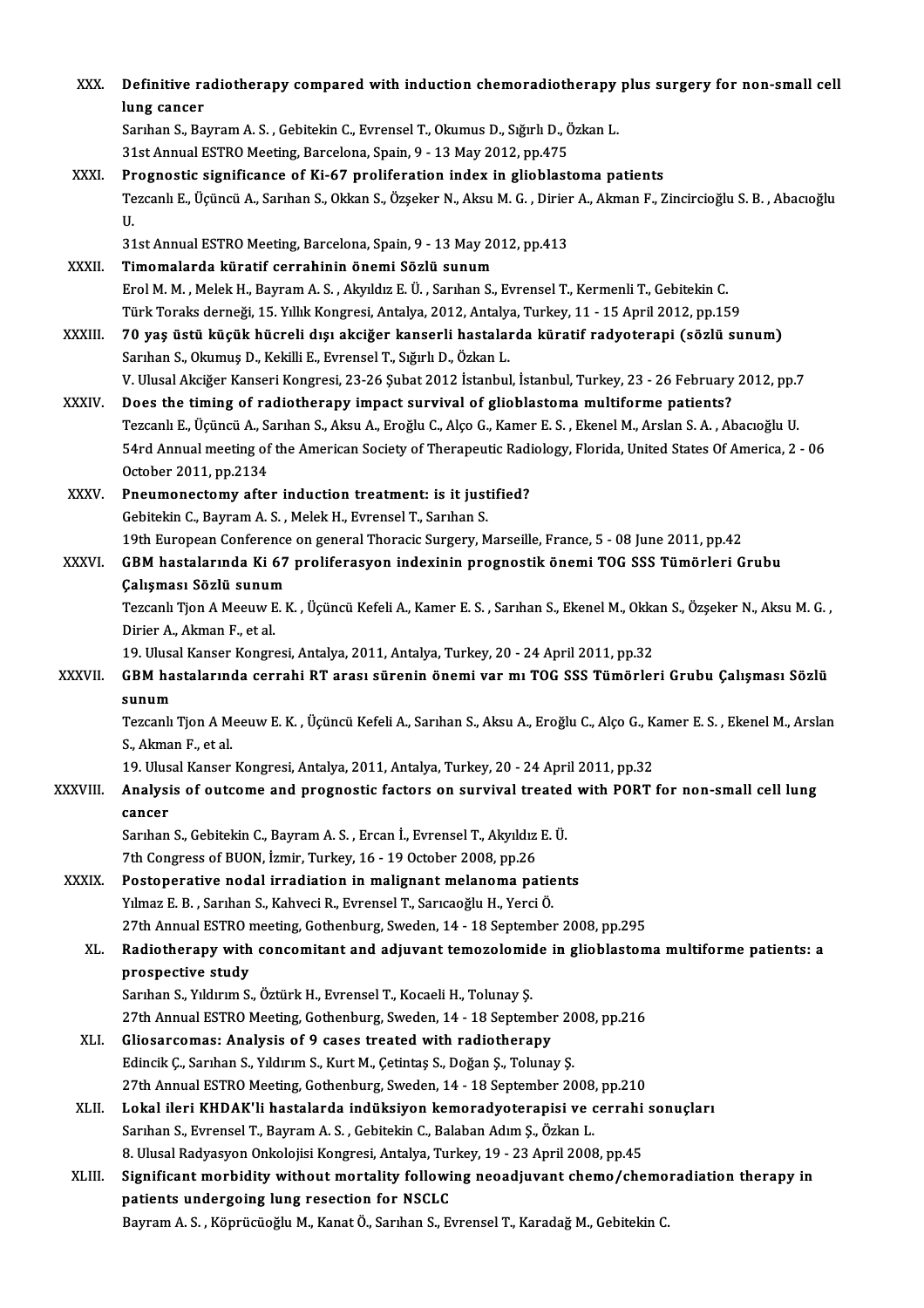12th World Conference on Lung cancer, Seoul, South Korea, 2 - 06 September 2007, pp.772<br>Adenaid systic cancinoms of the trackees sase report

- XLIV. Adenoid cystic carcinoma of the trachea: case report 12th World Conference on Lung<br>Adenoid cystic carcinoma of<br>Sarıhan S., Topal U., Gebitekin C.<br>12th World Conference on Lung Adenoid cystic carcinoma of the trachea: case report<br>Sarıhan S., Topal U., Gebitekin C.<br>12th World Conference on Lung cancer, Seoul, South Korea, 2 - 06 September 2007, pp.609<br>Evaluation of thumis tumors trasted with posto
- XLV. Evaluation of thymic tumors treated with postoperative radiotherapy<br>
Yilmaz E. B., Sarihan S., Bayram A. S., Gebitekin C. 12th World Conference on Lung cancer, Seoul, So<br>**Evaluation of thymic tumors treated with po**<br>Yılmaz E. B. , Sarıhan S., Bayram A. S. , Gebitekin C.<br>12th World Conference on Lung Cancer, Seoul, Se Evaluation of thymic tumors treated with postoperative radiotherapy<br>12th World Conference on Lung Cancer, Seoul, South Korea, 2 - 06 September 2007, pp.609<br>Pesults of industion shamoradiotherany followed surgery in patient Yılmaz E. B. , Sarıhan S., Bayram A. S. , Gebitekin C.<br>12th World Conference on Lung Cancer, Seoul, South Korea, 2 - 06 September 2007, pp.609<br>XLVI. Results of induction chemoradiotherapy followed surgery in patients with
- 12th World Conference of<br>Results of induction class<br>small cell lung cancer<br>Samban S. Kunt S. Vilman Results of induction chemoradiotherapy followed surgery in patients with locally advanall cell lung cancer<br>Sarıhan S., Kurt S., Yılmaz E. B. , Evrensel T., Bayram A. S. , Gebitekin C., Balaban Adım Ş., Özkan L.<br>12th Werld small cell lung cancer<br>Sarıhan S., Kurt S., Yılmaz E. B. , Evrensel T., Bayram A. S. , Gebitekin C., Balaban Adım Ş., Özkan L.<br>12th World Conference on Lung Cancer, Seoul, South Korea, 2 - 06 September 2007, pp.653
- XLVII. Postoperatif RT uygulanan akciğer kanserli olgularımızın değerlendirilmesi 12th World Conference on Lung Cancer, Seoul, South Korea, 2 - 06 September 2007, pp.653<br>Postoperatif RT uygulanan akciğer kanserli olgularımızın değerlendirilmesi<br>Sarıhan S., Aygün S., Gebitekin C., Balaban Adım Ş., Ercan Postoperatif RT uygulanan akciğer kanserli olgularımızın değerler<br>Sarıhan S., Aygün S., Gebitekin C., Balaban Adım Ş., Ercan İ., Kartal C., Kurt M<br>II. Ulusal Torasik Onkoloji Kongresi, İzmir, Turkey, 22 - 25 June 2006, pp. Sarıhan S., Aygün S., Gebitekin C., Balaban Adım Ş., Ercan İ., Kartal C., Kurt M., Çetintaş<br>II. Ulusal Torasik Onkoloji Kongresi, İzmir, Turkey, 22 - 25 June 2006, pp.6<br>XLVIII. Serviks kanserlerinde postoperatif radyoterap
- II. Ulusal Torasik Onkoloji Kongresi, İzmir, Turkey, 22 25 June 2006, pp.6<br>Serviks kanserlerinde postoperatif radyoterapi sonuçlarımız Sözl<br>Kurt S., Güler S., Sarıhan S., Sığırlı D., Çetintaş S., Kurt M., Kartal C., Özka Serviks kanserlerinde postoperatif radyoterapi sonuçlarımız Sözlü sunum<br>10. Kurts., Güler S., Sarıhan S., Sığırlı D., Çetintaş S., Kurt M., Kartal C., Özkan L.<br>10. Uludağ Onkoloji Sempozyumu, Bursa, 2005, Bursa, Turkey, 16 Kurt S., Güler S., Sarıhan S., Sığırlı D., Çetintaş S., Kurt M., Kartal C., Özkan L.<br>10. Uludağ Onkoloji Sempozyumu, Bursa, 2005, Bursa, Turkey, 16 - 18 December<br>XLIX. Analysis of prognostic factors in patients with gliobl
	- 10. Uludağ Onkoloji Sempozyumu, Bur<br>Analysis of prognostic factors in p<br>Sarıhan S., Ercan İ., Kurt M., Çetintaş S.<br>ECCO 12 the European Cancer Confort Analysis of prognostic factors in patients with glioblastoma multiforme<br>Sarıhan S., Ercan İ., Kurt M., Çetintaş S.<br>ECCO 13-the European Cancer Conference, Paris, France, 30 October - 03 November 2005, pp.145<br>Treatment resu
		- Sarıhan S., Ercan İ., Kurt M., Çetintaş S.<br>ECCO 13-the European Cancer Conference, Paris, France, 30 October 03 November 2005, pp.145<br>L. Treatment results of 165 pediatric patients with non metastatic nasopharyngeal carc ECCO 13-the European Cancer Conference<br>Treatment results of 165 pediatric pa<br>cancer network study (sözlü sunum)<br>Ömer E. Solek II. Laskar S. Uzel Ö. E. Ana Treatment results of 165 pediatric patients with non metastatic nasopharyngeal carcinoma a rare<br>cancer network study (sözlü sunum)<br>Özyar E., Selek U., Laskar S., Uzel Ö. E. , Anacak Y., Myriam B., Polychronopoulou S., Akma <mark>canc</mark><br>Özya<br>et al.

Özyar E., Selek U., Laskar S., Uzel Ö. E. , Anacak Y., Myriam B., Polychronopoulou S., Akman F., Wolden S., Sarıha<br>et al.<br>Proc. ECCO 13-the European Cancer Conference, Paris, France, 30 October-3 November (Sözlü sunum), 20 et al.<br>Proc. ECCO 13-the European Cancer Conference, Paris, France, 30 October-3 November (Sözlü sunum), 2005,<br>Paris, France, 30 October - 03 November 2005, vol.3, pp.354

Proc. ECCO 13-the European Cancer Conference, Paris, France, 30 October-3 November (Sözlü sunum), 2005,<br>Paris, France, 30 October - 03 November 2005, vol.3, pp.354<br>LI. Treatment results of 165 pediatric patients with non m Paris, France, 30 October - 03 November 2<br>Treatment results of 165 pediatric pa<br>cancer network study (sözlü sunum)<br>Ömer E. Selek II. Leeker S. Hrel Ö. E. Ane Treatment results of 165 pediatric patients with non metastatic nasopharyngeal carcinoma A rare<br>cancer network study (sözlü sunum)<br>Özyar E., Selek U., Laskar S., Uzel Ö. E. , Anacak Y., Myriam B., Polychronopoulou S., Akma

<mark>canc</mark><br>Özya<br>et al. Özyar E., Selek U., Laskar S., Uzel Ö. E. , Anacak Y., Myriam B., Polychronopoulou S., Akman F., Wolden S., Sarıhan<br>et al.<br>Proc. 47th Annual Meeting of the American Society of Therapeutic Radiology, Denver, Colorado, 16-20

et al.<br>Proc. 47th Annual Meeting of the American Society of Therapeutic Radiology, I<br>2005, Colorado, United States Of America, 16 - 20 October 2005, vol.63, pp.23<br>Treatment results of 165 podiatric patients with non-matest

## Proc. 47th Annual Meeting of the American Society of Therapeutic Radiology, Denver, Colorado, 16-20 October,<br>2005, Colorado, United States Of America, 16 - 20 October 2005, vol.63, pp.23<br>LII. Treatment results of 165 pedia 2005, Colorado, United St<br>Treatment results of 1<br>cancer network study<br>Ower E. Selek II, Laskar Treatment results of 165 pediatric patients with non-metastatic nasopharyngeal carcinoma: A rare<br>cancer network study<br>Ozyar E., Selek U., Laskar S., Uzel Ö., Anacak Y., Ben-Arush M., Polychronopoulou S., Akman F., Wolden S

cancer<br>Ozyar E<br>S., et al. Ozyar E., Selek U., Laskar S., Uzel Ö., Anacak Y., Ben-Arush M., Polychronopoulou S., Akman F., Wolden S. L. , Sar<br>S., et al.<br>37th Annual conference of the International Society of pediatric Oncology (SIOP), Vancouver, Can

S., et al.<br>37th Annual conference<br>September 2005, pp.389 37th Annual conference of the International Society of pediatric Oncology (SIOP), Vancouver, Canada, 21 - 24<br>September 2005, pp.389<br>LIII. Pediatrik çağda Glioblastoma multiformeli 5 olgunun sunumu<br>Güler S., Demiröz Abakay

Pediatrik çağda Glioblastoma multiformeli 5 olgunun sunumu Pediatrik çağda Glioblastoma multiformeli 5 olgunun sunumu<br>Güler S., Demiröz Abakay C., Sarıhan S., Çetintaş S., Kurt M., Engin K.<br>16. Ulusal Kanser Kongresi, Antalya, Turkey, 20 - 24 April 2005, pp.599<br>Glioblastoma multif Güler S., Demiröz Abakay C., Sarıhan S., Çetintaş S., Kurt M., Engin K.<br>16. Ulusal Kanser Kongresi, Antalya, Turkey, 20 - 24 April 2005, pp.599<br>LIV. Glioblastoma multiforme tanılı olgularımızda sağkalım analizi ve prog

# 16. Ulusal Kanser Kongresi, Antalya, Tu<br>Glioblastoma multiforme tanılı olg<br>Sarıhan S., Kurt M., Çetintaş S., Engin K.<br>6. Ulusal Badyasyon Onkolojisi Kongres 6.<br>Sarıhan S., Kurt M., Çetintaş S., Engin K.<br>6. Ulusal Radyasyon Onkolojisi Kongresi, Antalya, Turkey, 21 - 25 April 2004, pp.214<br>Merkezi sinin sistemi verkesinli tümörü olan sesukluk sağındaki olsulanmu Sarıhan S., Kurt M., Çetintaş S., Engin K.<br>6. Ulusal Radyasyon Onkolojisi Kongresi, Antalya, Turkey, 21 - 25 April 2004, pp.214<br>1. Merkezi sinir sistemi yerleşimli tümörü olan çocukluk çağındaki olgularımızın tedavi sonuçl

## 6. Ulusal Radyasyon Onkolojisi Kongresi, Antalya, Turkey, 21 - 25 April 2004, pp.214<br>Merkezi sinir sistemi yerleşimli tümörü olan çocukluk çağındaki olgularımı<br>değerlendirilmesi<br>Güler S., Kartal C., Sarıhan S., Kurt M., Çe Merkezi sinir sistemi yerleşimli tümörü olan çocuk<br>değerlendirilmesi<br>Güler S., Kartal C., Sarıhan S., Kurt M., Çetintaş S., Engin K.<br>16 Ulucal Kansar Kansresi, Antalya, Turkey, 20,, 24 Anril değerlendirilmesi<br>Güler S., Kartal C., Sarıhan S., Kurt M., Çetintaş S., Engin K.<br>16. Ulusal Kanser Kongresi, Antalya, Turkey, 20 - 24 April 2005, pp.654<br>Treatment resulta of 165 nodistris patients with non metestatis

## LVI. Treatment results of 165 pediatric patients with non-metastatic nasopharyngeal carcinoma: A rare 16. Ulusal Kanser Kongre<br>Treatment results of 1<br>cancer network study<br>Ower E. Selek II, Laskar

Ozyar E., Selek U., Laskar S., Uzel O., Anacak Y., Ben-Arush M., Polychronopoulou S., Akman F., Wolden S., Sarihan S.,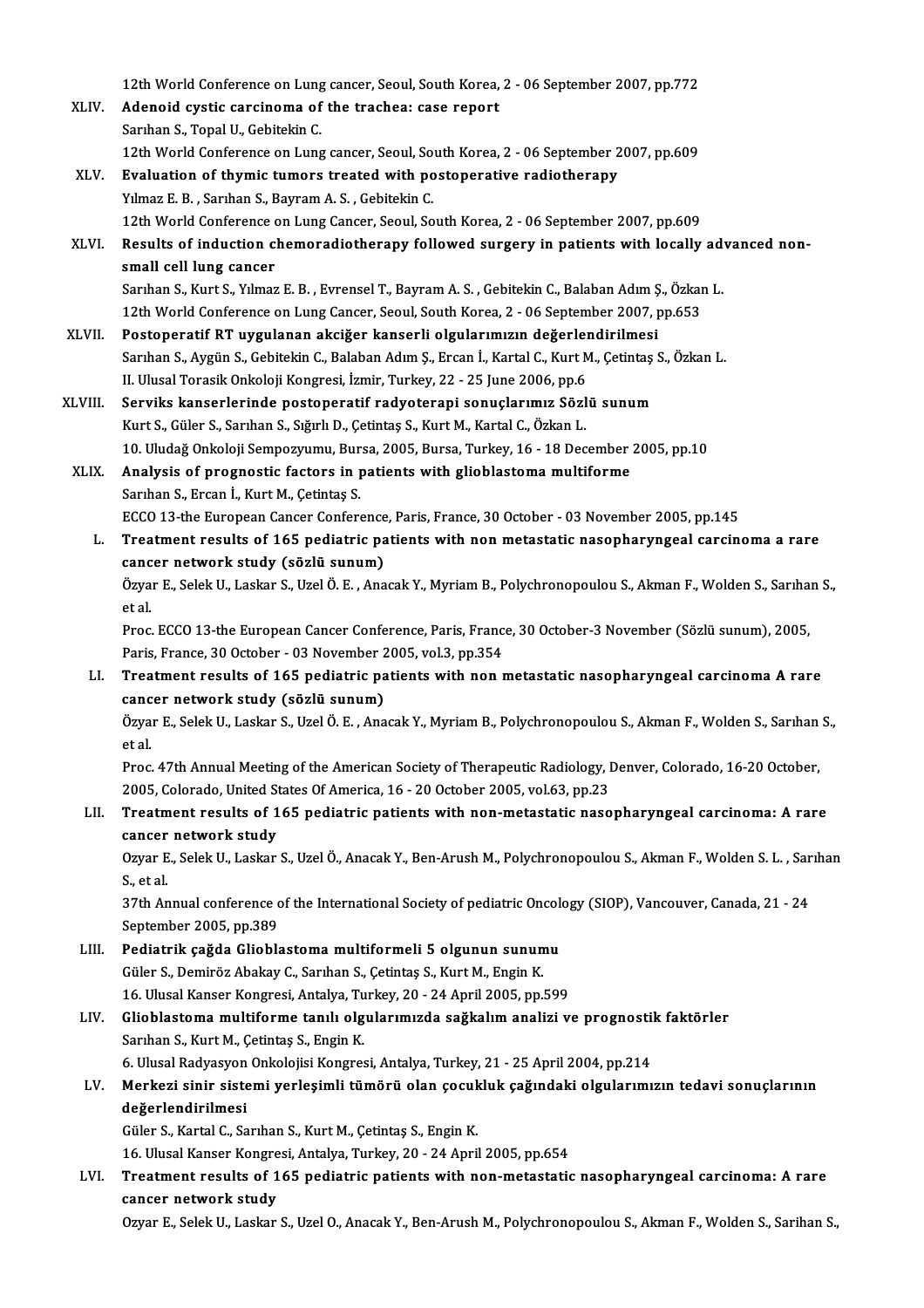etal.

et al.<br>47th Annual Meeting of the American-Society-for-Therapeutic-Radiology-and-Oncology, Colorado, United States Of<br>America, 16, 20 October 2005, vol.62 et al.<br>47th Annual Meeting of the American-S<br>America, 16 - 20 October 2005, vol.63<br>Intramedüller verlesimli glishlaste

47th Annual Meeting of the American-Society-for-Therapeutic-Radiology-<br>America, 16 - 20 October 2005, vol.63<br>LVII. Intramedüller yerleşimli glioblastoma multiforme: Olgu sunumu<br>Felingik C. Cotintos S. Kurt M. Sorthan S. En America, 16 - 20 October 2005, vol.63<br>Intramedüller yerleşimli glioblastoma multi<br>Edincik Ç., Çetintaş S., Kurt M., Sarıhan S., Engin K.<br>9. Uludağ Onkoloji Samperuyun, Bursa Turkay 1 Intramedüller yerleşimli glioblastoma multiforme: Olgu sunumu<br>Edincik Ç., Çetintaş S., Kurt M., Sarıhan S., Engin K.<br>9. Uludağ Onkoloji Sempozyumu, Bursa, Turkey, 16 - 19 December 2004, pp.10<br>Memode malian sisteserkema fil Edincik Ç., Çetintaş S., Kurt M., Sarıhan S., Engin K.<br>9. Uludağ Onkoloji Sempozyumu, Bursa, Turkey, 1<br>LVIII. Memede malign sistosarkoma filloides<br>Aygün S., Çetintaş S., Kurt M., Sarıhan S., Engin K. 9. Uludağ Onkoloji Sempozyumu, Bursa, Turkey,<br>Memede malign sistosarkoma filloides<br>Aygün S., Çetintaş S., Kurt M., Sarıhan S., Engin K.<br>9. Uludağ Onkoloji Sampozuumu, Bursa, 2004, P. 9.UludağOnkolojiSempozyumu,Bursa,2004,Bursa,Turkey,16 -19December 2004,pp.10 Aygün S., Çetintaş S., Kurt M., Sarıhan S., Engin K.<br>9. Uludağ Onkoloji Sempozyumu, Bursa, 2004, Bursa, Turkey, 16 - 19 December 2004, pp.10<br>LIX. An evaluation of the effects of hemoglobin levels on the efficacy of tre 9. Uludağ Onkoloji Sempozyumu,<br>An evaluation of the effects o<br>patients with bladder cancer An evaluation of the effects of hemoglobin levels on the efficacy of<br>patients with bladder cancer<br>Kurt M., Canki N., Çetintaş S.K. , Sarıhan S., Yavaşçaoğlu I., Küçük N., Engin K.<br>ASTPO 46th Annual Meeting Coorgia United S patients with bladder cancer<br>Kurt M., Canki N., Çetintaş S. K. , Sarıhan S., Yavaşçaoğlu I., Küçük N., Engin K.<br>ASTRO 46th Annual Meeting, Georgia, United States Of America, 3 - 07 October 2004, pp.435 Kurt M., Canki N., Çetintaş S. K. , Sarıhan S., Yavaşçaoğlu I., Küçük N., Engin K.<br>ASTRO 46th Annual Meeting, Georgia, United States Of America, 3 - 07 October 2004, pp.435<br>LX. Clinical outcome HDR brachytherapy and extern ASTRO 46th Annual Meeting, Georgia, United States Of An<br>Clinical outcome HDR brachytherapy and external<br>Edincik C., Sarihan S., Kilic A., Kurt M., Cetintas S., Engin K.<br>22rd Annual Meeting of the European Society for There Clinical outcome HDR brachytherapy and external beam therapy of stage I endometrial cancer<br>Edincik C., Sarihan S., Kilic A., Kurt M., Cetintas S., Engin K.<br>23rd Annual Meeting of the European-Society-for-Therapeutic-Radiol Edincik C., Sarihan S., Kilic A., Kurt M., Cetintas S., Engin K.<br>23rd Annual Meeting of the European-Society-for-Therapeutic-Radiology-and-Oncology (ESTRO 23), Amsterdam,<br>Netherlands, 24 - 28 October 2004, vol.73 LXI. Evaluation of lung cancer metastasis to the spine Aydınlı U., Yılmaz H., Evrensel T., Sarıhan S., Bayram S., Ersözlü S. 5th Meeting of Asia Pasific Musculo Skeletal Tumor Society, İzmir, Turkey, 23 - 25 April 2004, pp.20 Aydınlı U., Yılmaz H., Evrensel T., Sarıhan S., Bayram S., Ersözlü S.<br>5th Meeting of Asia Pasific Musculo Skeletal Tumor Society, İzmir, Turkey, 23 - 25 April 2004, pp.20<br>1.XII. Nazohayat Nazofarinks kanserli hastalarda EO 5th Meeting of Asia Pasific Musculo Skeletal Tumor Society, İzmir, Turkey, 23 - 25 April 2004, pp.20<br>Nazohayat Nazofarinks kanserli hastalarda EORTC QLQ C30 ve H N30 modülü ile yaşam kalites<br>değerlendirilmesi Türk Onkoloji Nazohayat Nazofarinks kanserli hastalarda EORTC QLQ C30 ve H N30 modülü ile yaşam kalitesinin<br>değerlendirilmesi Türk Onkoloji Grubu Baş Boyun Tümörleri alt grubu çalışması Sözlü sunum<br>Cengiz M., Özyar E., Esassolak M. A. , değerlendirilmesi Türk Onkoloji Grubu Baş Boyun Tümörleri alt grubu çalışması Sözlü<br>Cengiz M., Özyar E., Esassolak M. A. , Altun M., Akmansu M., Şen M., Uzel Ö. E. , Yavuz A., Dalmaz G., U<br>6. Ulusal Radyasyon Onkolojisi Ko Cengiz M., Özyar E., Esassolak M. A. , Altun M., Akmansu M., Şen M., Uzel Ö. E. , Yavuz A., Dalmaz G., Uzal M. C. , et al.<br>6. Ulusal Radyasyon Onkolojisi Kongresi, Antalya, 2004, Antalya, Turkey, 21 - 25 April 2004, pp.18<br> 6. Ulusal Radyasyon Onkolojisi Kongresi, Antalya, 2004, Antalya, Turkey, 21 - 25 April 2004, pp.18<br>A phase III study: results of radiotherapy alone versus radiotherapy with paclitaxel conn-small cell lung cancer<br>Sarıhan S. A phase III study: results of radiotherapy alone versus radiotherapy with paclitaxel concomitantly in 21st Annual ESTRO Meeting, Praha, Czech Republic, 17 - 21 September 2002, pp.258 Sarıhan S., Kayısoğulları U., Sözer N., Ercan İ., Özkan L., Engin K.<br>21st Annual ESTRO Meeting, Praha, Czech Republic, 17 - 21 September 2002, pp.258<br>LXIV. Lokal ileri KHDAK'inde tek başına konvansiyonel RT ile konvans 21st Annual ESTRO Meeting, Praha, C.<br>Lokal ileri KHDAK'inde tek başın<br>uygulamasının değerlendirilmesi<br>Sarıban S. Kauseğulları II. Sözer N. I Lokal ileri KHDAK'inde tek başına konvansiyonel RT ile<br>uygulamasının değerlendirilmesi<br>Sarıhan S., Kayışoğulları U., Sözer N., Ercan İ., Özkan L., Engin K.<br>E. Ulusel Badyasyon Onkelejisi Konsresi, Aydın Turkey, 20, 22 uygulamasının değerlendirilmesi<br>Sarıhan S., Kayışoğulları U., Sözer N., Ercan İ., Özkan L., Engin K.<br>5. Ulusal Radyasyon Onkolojisi Kongresi, Aydın, Turkey, 20 - 23 April 2002, pp.7<br>Aksižen kansenli olsularımısın değerlend Sarıhan S., Kayışoğulları U., Sözer N., Ercan İ., Özkan L., I<br>5. Ulusal Radyasyon Onkolojisi Kongresi, Aydın, Turkey<br>LXV. Akciğer kanserli olgularımızın değerlendirilmesi<br>5. Sözer N. Sarıhan S. Kayışoğulları II. Kurt M 5. Ulusal Radyasyon Onkolojisi Kongresi, Aydın, Turkey, 20 - 23 April 200<br><mark>Akciğer kanserli olgularımızın değerlendirilmesi</mark><br>Sözer N., Sarıhan S., Kayışoğulları U., Kurt M., Çetintaş S., Ercan İ., Engin K.<br>4. Ulusal Badyas Akciğer kanserli olgularımızın değerlendirilmesi<br>Sözer N., Sarıhan S., Kayışoğulları U., Kurt M., Çetintaş S., Ercan İ., Engin K.<br>4. Ulusal Radyasyon Onkolojisi Kongresi, Bursa, Turkey, 26 - 29 March 2000<br>Aksižer dev besen Sözer N., Sarıhan S., Kayışoğulları U., Kurt M., Çetintaş S., Ercan İ., Engin K.<br>4. Ulusal Radyasyon Onkolojisi Kongresi, Bursa, Turkey, 26 - 29 March 2000<br>LXVI. **Akciğer doz hesaplamalarında doku inhomojenitesinin doz** 4. Ulusal Radyasyon Onkolojisi Kongresi, Bursa, Turkey<br><mark>Akciğer doz hesaplamalarında doku inhomojenit</mark><br>Küçük N., Sarıhan S., Kılıç A., Ercan İ., Özkan L., Engin K.<br>4. Ulusal Badyasyon Onkolojisi Kongresi, Bursa, Turkey Akciğer doz hesaplamalarında doku inhomojenitesinin doz dağılımına etki<br>Küçük N., Sarıhan S., Kılıç A., Ercan İ., Özkan L., Engin K.<br>4. Ulusal Radyasyon Onkolojisi Kongresi, Bursa, Turkey, 26 - 29 March 2000, pp.30<br>Küçük b Küçük N., Sarıhan S., Kılıç A., Ercan İ., Özkan L., Engin K.<br>4. Ulusal Radyasyon Onkolojisi Kongresi, Bursa, Turkey, 26 - 29 March 2000, pp.30<br>2. Küçük hücreli dışı akciğer kanserinde faz III çalışma: kemoradyoterapi ve ko 4. Ulusal Radya<br><mark>Küçük hücrel</mark><br>sonuçlarımız<br><sup>Sombon S. Söz</sup> Küçük hücreli dışı akciğer kanserinde faz<br>sonuçlarımız<br>Sarıhan S., Sözer N., Ercan İ., Özkan L., Engin K.<br>4. Ulusal Padyasyon Onkolojisi Konstasi Bursa sonuçlarımız<br>Sarıhan S., Sözer N., Ercan İ., Özkan L., Engin K.<br>4. Ulusal Radyasyon Onkolojisi Kongresi, Bursa, Turkey, 26 - 29 March 2000, pp.25<br>Aksiğer karsinemlu, olaylarda radyatarani synsynda görülen enfeksiyenle Sarıhan S., Sözer N., Ercan İ., Özkan L., Engin K.<br>4. Ulusal Radyasyon Onkolojisi Kongresi, Bursa, Turkey, 26 - 29 March 2000, pp.25<br>1. LXVIII. Akciğer karsinomlu olgularda radyoterapi sırasında görülen enfeksiyonları 4. Ulusal Radyasyon Onkolojisi Kongresi, Bursa, Turkey, 26 - 2<br>**Akciğer karsinomlu olgularda radyoterapi sırasında gö**<br>Sarıhan S., Saran A., Üzümlü H., Kurt M., Kahraman S., Engin K.<br><sup>2. Ulugal Badyasyon Onkolojisi Kongres</sup> Akciğer karsinomlu olgularda radyoterapi sırasında görülen enfeksiyonları de<br>Sarıhan S., Saran A., Üzümlü H., Kurt M., Kahraman S., Engin K.<br>3. Ulusal Radyasyon Onkolojisi Kongresi, Antalya, Turkey, 27 April - 01 May 1999, Sarıhan S., Saran A., Üzümlü H., Kurt M., Kahraman S., Engin K.<br>3. Ulusal Radyasyon Onkolojisi Kongresi, Antalya, Turkey, 27 April - 01 May 1999, pp.15<br>LXIX. Prostat kanserine bağlı kemik metastazlarında radyoterapi ile ağ 3. Ulusal Radyasyon Onkolojisi Kongresi, Antalya, Turkey, 27 April - 01 May 1999, pp.15<br>Prostat kanserine bağlı kemik metastazlarında radyoterapi ile ağrı palyasyon<br>Sözer N., Sarıhan S., Öztürk Ö., Kurt M., Kahraman S., En Prostat kanserine bağlı kemik metastazlarında radyoterapi il<br>Sözer N., Sarıhan S., Öztürk Ö., Kurt M., Kahraman S., Engin K.<br>13. Ulusal Kanser Kongresi, Antalya, Turkey, 27 April - 01 May 1999<br>Boyin metastarlı aksiğen kans Sözer N., Sarıhan S., Öztürk Ö., Kurt M., Kahraman S., Engin K.<br>13. Ulusal Kanser Kongresi, Antalya, Turkey, 27 April - 01 May 1999<br>LXX. Beyin metastazlı akciğer karsinomlu olguların değerlendirilmesi<br><sup>İlmimli</sup> H. Sarıhan 13. Ulusal Kanser Kongresi, Antalya, Turkey, 27 April - 01 May<br>Beyin metastazlı akciğer karsinomlu olguların değerlen<br>Üzümlü H., Sarıhan S., Saran A., Sözer N., Kahraman S., Engin K.<br>13. Ulusal Kanser Kansresi, Antalya Tur Beyin metastazlı akciğer karsinomlu olguların değerlendirilmesi<br>Üzümlü H., Sarıhan S., Saran A., Sözer N., Kahraman S., Engin K.<br>13. Ulusal Kanser Kongresi, Antalya, Turkey, 27 April - 01 May 1999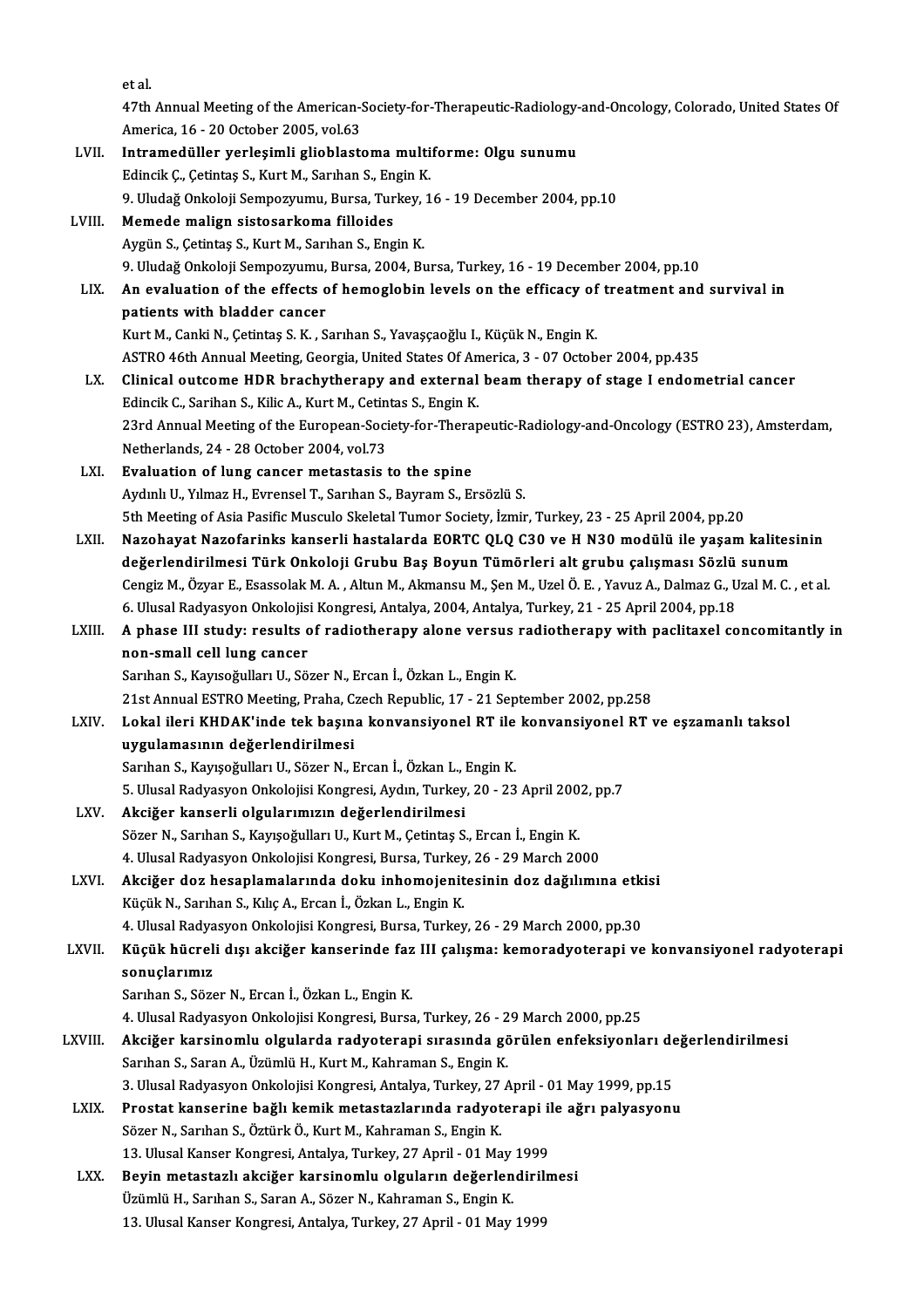| LXXI.          | Küçük hücreli dışı akciğer kanserlerinde postoperatif radyoterapi sonuçlarımız                                   |
|----------------|------------------------------------------------------------------------------------------------------------------|
|                | Kurt M., Sarıhan S., Özkan L., Kahraman S., Saran A., Sözer N., Engin K.                                         |
|                | 13. Ulusal Kanser Kongresi, Antalya, Turkey, 27 April - 01 May 1999, pp.191                                      |
| LXXII.         | Küratif tedavi edilen KHDAK'li olgularda 1. aydaki tedavi yanıtı ile sağkalım ilişkisinin incelenmesi            |
|                | Sarıhan S., Sözer N., Saran A., Üzümlü H., Engin K.                                                              |
|                | 4. Onkolojide sorunlar ve çözümler toplantıları- Akciğer kanserklerinde güncel yaklaşımlar sempozyumu, İstanbul, |
|                | Turkey, 12 - 13 February 1999, pp.1                                                                              |
| LXXIII.        | Malign glial tümörlerde cerrahi rezeksiyonla sağkalımın ilişkisi                                                 |
|                | Sarıhan S., Sözer N., Kurt M., Saran A., Engin K.                                                                |
|                | 3. ulusal Radyasyon Onkolojisi Kongresi, İstanbul, Turkey, 11 - 14 October 1998, pp.9                            |
| <b>LXXIV</b>   | Küçük hücreli dışı akciğer kanserinde faz III çalışma Kemoradyoterapi ve konvansiyonel radyoterapi               |
|                | erken sonuçları                                                                                                  |
|                | Sarıhan S., Kahraman S., Kurt M., Özkan L., Engin K.                                                             |
|                | 3. Ulusal Radyasyon Onkolojisi Kongresi, İstanbul, Turkey, 11 - 14 October 1998, pp.42                           |
| <b>LXXV</b>    | Kranyospinal ışınlamada immobilizasyon                                                                           |
|                | Küçük N., Sarıhan S., Kahraman S., Sözer N., Engin K.                                                            |
|                | 3. ulusal Radyasyon Onkolojisi Kongresi, İstanbul, Turkey, 11 - 14 October 1998, pp.8                            |
| LXXVI.         | Total skin electron-beam therapy in the treatment of mycosis fungoides                                           |
|                | Sarıhan S., Kahraman S., Sözer N., Özkan L., Engin K.                                                            |
|                | 2nd Balkan Congress of Oncology, Aydın, Turkey, 10 - 14 September 1998, pp.162                                   |
| <b>LXXVII.</b> | A rare case of tracheal tumor                                                                                    |
|                | Sarıhan S., Sözer N., Kahraman S., Özkan L., Engin K.                                                            |
|                | 2nd Balkan Congress of Oncology, Aydın, Turkey, 10 - 14 September 1998, pp.263                                   |
| LXXVIII.       | Cosmetic results following radiotherapy for facial skin tumours                                                  |
|                | Sarıhan S., Kahraman S., Sözer N., Özkan L., Engin K.                                                            |
|                | 2nd Balkan Congress of Oncology, Aydın, Turkey, 10 - 14 September 1998, pp 163                                   |
| <b>LXXIX</b>   | The role of radiation therapy in bladder cancer                                                                  |
|                | Kahraman S., Sarıhan S., Sözer N., Özkan L., Engin K.                                                            |
|                | 2nd Balkan Congress of Oncology, Aydın, Turkey, 10 - 14 September 1998, pp.75                                    |
| <b>LXXX</b>    | Endometrium kanserlerinde tedavi sonuçlarımız Sözlü sunum                                                        |
|                | Avul R., Aslay I., Töre G., Dinçer M., Sarıhan S.                                                                |
|                | 2. Ulusal Radyasyon Onkolojisi Kongresi, Ürgüp, 1996, Nevşehir, Turkey, 5 - 09 October 1996, pp.76               |
| <b>LXXXI</b>   | Klinik evre 1 ve 2 Hodgkin hastalığı olgularımızda tedavi sonuçları                                              |
|                | Bilge N., Sarıhan S., İnanç S., Onat H., Kınay M.                                                                |
|                | I. Ulusal Radyasyon Onkolojisi Kongresi, İzmir, Turkey, 15 - 19 May 1994, pp.1531                                |
| LXXXII.        | Over metastazlı foliküler tiroid kanseri                                                                         |
|                | Meral R., Oral E. N., Erseven G., Tenekeci N., Kaytan Sağlam E., Sarıhan S., Algür E., Topuzlu C., Altun M.      |
|                | I. Ulusal Radyasyon Onkolojisi Kongresi, İzmir, Turkey, 15 - 19 May 1994, pp.1545                                |

#### Supported Projects

Supported Projects<br>SARIHAN S., TUNÇ S., Project Supported by Higher Education Institutions, Dört boyutlu CT (4D-CT) planlama ile solunum<br>kontrellü redvetereni uygularen eksiğer karserli bestelerin tedevi planlarının elustu Bupportedi Frojeces<br>SARIHAN S., TUNÇ S., Project Supported by Higher Education Institutions, Dört boyutlu CT (4D-CT) planlama ile solui<br>kontrollü radyoterapi uygulanan akciğer kanserli hastaların tedavi planlarının oluştur SARIHAN S., TUNÇ S., Project Supported by Higher Education Ins<br>kontrollü radyoterapi uygulanan akciğer kanserli hastaların teda<br>planları ile dozimetrik açıdan karşılaştırılması, 2019 - Continues<br>Sarıban S. Tune S.C., İram kontrollü radyoterapi uygulanan akciğer kanserli hastaların tedavi planlarının oluşturulacak VMAT, IMRT ve 3DCRT<br>planları ile dozimetrik açıdan karşılaştırılması, 2019 - Continues<br>Sarıhan S., Tunç S. G. , İrem Z. K. , Proj

planları ile dozimetrik açıdan karşılaştırılması, 2019 - Continues<br>Sarıhan S., Tunç S. G. , İrem Z. K. , Project Supported by Higher Education Institutions, Steriotaktik radyoterapi ile tedavi<br>edilen primer veya metastatik değerlendirilmesi,2019 -2022

Sarıhan S., TUBITAK Project, İndiferansiye ve non keratinize skuamöz hücreli nazofarenks kanserinde Dosetaksel değerlendirilmesi, 2019 - 2022<br>Sarıhan S., TUBITAK Project, İndiferansiye ve non keratinize skuamöz hücreli nazofarenks kanserinde Dosetaksel<br>Sisplatin neoadjuvan tedavisi sonrası kemoradyoterapi uygulamasının etkinliğinin Sarıhan S., TUBITAK Project, İndiferansiye ve non keratinize skuamöz hücreli nazofarenks kanserinde Dosetaksel<br>Sisplatin neoadjuvan tedavisi sonrası kemoradyoterapi uygulamasının etkinliğinin değerlendirildiği Faz IV klini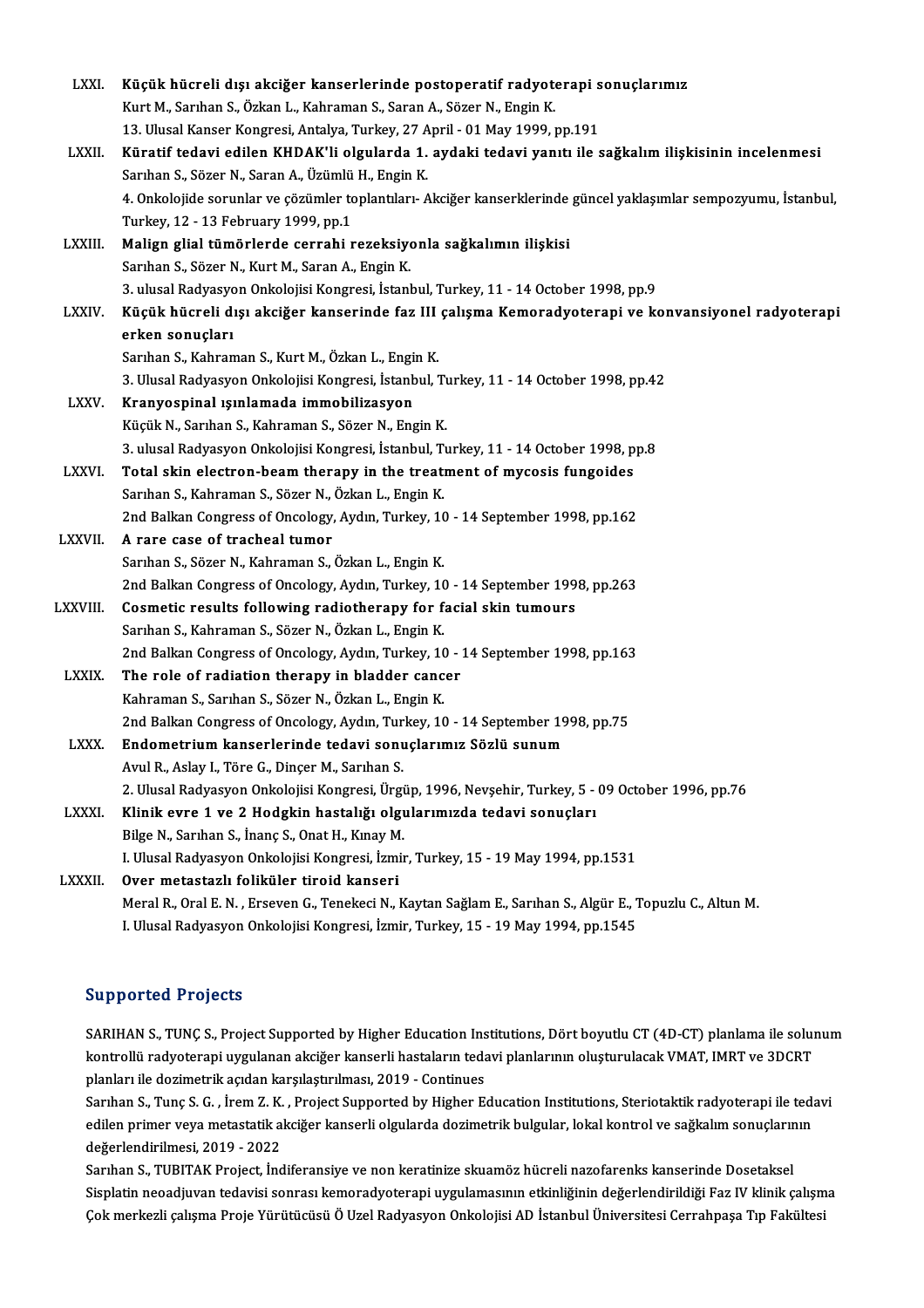İstanbul Uludağ Üniversitesi adına Sorumlu Araştırmacı, 2004 - 2007 Atahan L., Engin K., Sarıhan S., Project Supported by Higher Education Institutions, Zoledronik asit verilen meme kanserinde kemik metastazlarının tedavisinde azaltılmış dozlu radyoterapi ile tam dozlu radyoterapiyi karşılaştıran bir randomize Faz IV explorasyon çalışması Çok merkezli çalışma , 2003 - 2005

#### Activities in Scientific Journals

Journal of Radiation Oncology and Research, Committee Member, 2017 - Continues

#### Memberships / Tasks in Scientific Organizations

Memberships / Tasks in Scientific Organizations<br>International Association for the study of lung cancer (IASLC), Member, 2016 - Continues, United States Of America<br>Nëneankeleji derneği Member, 2014, Continues Turkey Normberskipe 7 Tabke in Selentine organizati<br>International Association for the study of lung cancer (IAS<br>Nöroonkoloji derneği, Member, 2014 - Continues, Turkey International Association for the study of lung cancer (IASLC), Me<br>Nöroonkoloji derneği, Member, 2014 - Continues, Turkey<br>Türk Akciğer Kanseri Derneği, Member, 2006 - Continues, Turkey<br>European Sociaty for Therapeutic Bodi Nöroonkoloji derneği, Member, 2014 - Continues, Turkey<br>Türk Akciğer Kanseri Derneği, Member, 2006 - Continues, Turkey<br>European Society for Therapeutic Radiology and Oncology (ESTRO), Member, 1998 - Continues, Belgium<br>Türk Türk Akciğer Kanseri Derneği, Member, 2006 - Continues, Turkey<br>European Society for Therapeutic Radiology and Oncology (ESTRO), Member<br>Türk Kanser Araştırma ve Savaş Kurumu, Member, 1997 - Continues, Turkey<br>Uludeğ Onkeleji European Society for Therapeutic Radiology and Oncology (ESTRO), Me<br>Türk Kanser Araştırma ve Savaş Kurumu, Member, 1997 - Continues, Tu<br>Uludağ Onkoloji dayanışma derneği, Member, 1997 - Continues, Turkey<br>Pursa Tabin Odası Türk Kanser Araştırma ve Savaş Kurumu, Member, 1993<br>Uludağ Onkoloji dayanışma derneği, Member, 1997 - Co<br>Bursa Tabip Odası, Member, 1997 - Continues, Turkey<br>Teraks Derneği, Member, 1997 - Continues, Turkey Uludağ Onkoloji dayanışma derneği, Member, 1997 -<br>Bursa Tabip Odası, Member, 1997 - Continues, Turkey<br>Türk Padyasyon Onkolojisi Derneği, Princinal Memb Bursa Tabip Odası, Member, 1997 - Continues, Turkey<br>Toraks Derneği, Member, 1997 - Continues, Turkey<br>Türk Radyasyon Onkolojisi Derneği, Principal Member, 1994 - Continues, Turkey<br>Türk Onkoloji derneği, Member, 1994, "Conti Toraks Derneği, Member, 1997 - Continues, Turkey<br>Türk Radyasyon Onkolojisi Derneği, Principal Member, 199<br>Türk Onkoloji derneği, Member, 1994 - Continues, Turkey<br>Türk Tobipler Birliği, Member, 1999 - Continues, Turkey Türk Radyasyon Onkolojisi Derneği, Principal Member, 1<br>Türk Onkoloji derneği, Member, 1994 - Continues, Turke<sub>.</sub><br>Türk Tabipler Birliği, Member, 1988 - Continues, Turkey Türk Tabipler Birliği, Member, 1988 - Continues, Turkey<br>Scientific Refereeing

RADIOTHERAPY AND ONCOLOGY, SCI Journal, November 2019 Journal of Radiation Oncology and Research, Other Indexed Journal, December 2018

#### **Tasks In Event Organizations**

**Tasks In Event Organizations**<br>Sarıhan S., 10. Uludağ Onkoloji sempozyumu, Endometrium ve over kanserleri, Scientific Congress, Bursa, Turkey, Aralık 1<br>2005<br>2005 Sarıhan S., 10. Uludağ Onkoloji sempozyumu, Endometrium ve over kanserleri, Scientific Congress, Bursa, Turkey, Ara<br>2005<br>Sarıhan S., 6. ULU-ONK, 2000'li yıllarda akciğer kanserleri, tanı ve tedavide son gelişmeler, Scienti

2005<br>Sarıhan S., 6. ULU-O<br>Turkey, Ekim 2001<br>Özkan J., Sarıhan S. Sarıhan S., 6. ULU-ONK, 2000'li yıllarda akciğer kanserleri, tanı ve tedavide son gelişmeler, Scientific Congress, Bursa<br>Turkey, Ekim 2001<br>Özkan L., Sarıhan S., Uludağ Onkoloji Sempozyumu, Tümör biyolojisindeki gelişmeler

Turkey, Ekim 2001<br>Özkan L., Sarıhan S., Uludağ Onkoloji Sempozyumu, Tümör biyolojisindeki gelişmeler ve klinik yansımaları, Scientific<br>Congress, Bursa, Turkey, Kasım 1997

#### **Edit Congress and Symposium Activities**

13. Ulusal Radyasyon Onkolojisi Kongresi, Invited Speaker, Gazimagusa, Cyprus (Kktc), 2018 Bart Gongress and by mpostam richvitics<br>13. Ulusal Radyasyon Onkolojisi Kongresi, Invited Speaker, Gazimagusa, Cyprus (Kktc), 2018<br>Akciğer Kanserleri derneği, Akciğer kanseri tanı, tedavi, takip algoritmaları, Panelists, İ 13. Ulusal Radyasyon Onkolojisi Kongresi, Invited Speaker, Gazimagusa, Cyprus (Kktc)<br>Akciğer Kanserleri derneği, Akciğer kanseri tanı, tedavi, takip algoritmaları, Panelists, İ<br>Meme kanserlerinde tanı, tedavi, takip algori Akciğer Kanserleri derneği, Akciğer kanseri tanı, tedavi, takip algoritmaları, Panelists, İstanbul, '<br>Meme kanserlerinde tanı, tedavi, takip algoritmaları, Panelists, İstanbul, Turkey, 2017<br>Akciğer Kanseri tedavi algoritma Meme kanserlerinde tanı, tedavi, takip algoritmaları, Panelists, İstan<br>Akciğer Kanseri tedavi algoritmalarının oluşturulması, Invited Speal<br>21. Ulusal Kanser Kongresi, Invited Speaker, Antalya, Turkey, 2015<br>40. yıl Aksiğer Akciğer Kanseri tedavi algoritmalarının oluşturulması, Invited<br>21. Ulusal Kanser Kongresi, Invited Speaker, Antalya, Turkey,<br>40. yıl Akciğer günleri, Invited Speaker, Bursa, Turkey, 2015<br>20. Ulusal kanser Kongresi, Sessian 21. Ulusal Kanser Kongresi, Invited Speaker, Antalya, Turkey, 2015<br>40. yıl Akciğer günleri, Invited Speaker, Bursa, Turkey, 2015<br>20. Ulusal kanser Kongresi, Session Moderator, Antalya, Turkey, 2013

11. Ulusal Radyasyon Onkolojisi Kongresi, Invited Speaker, Antalya, Turkey, 2012